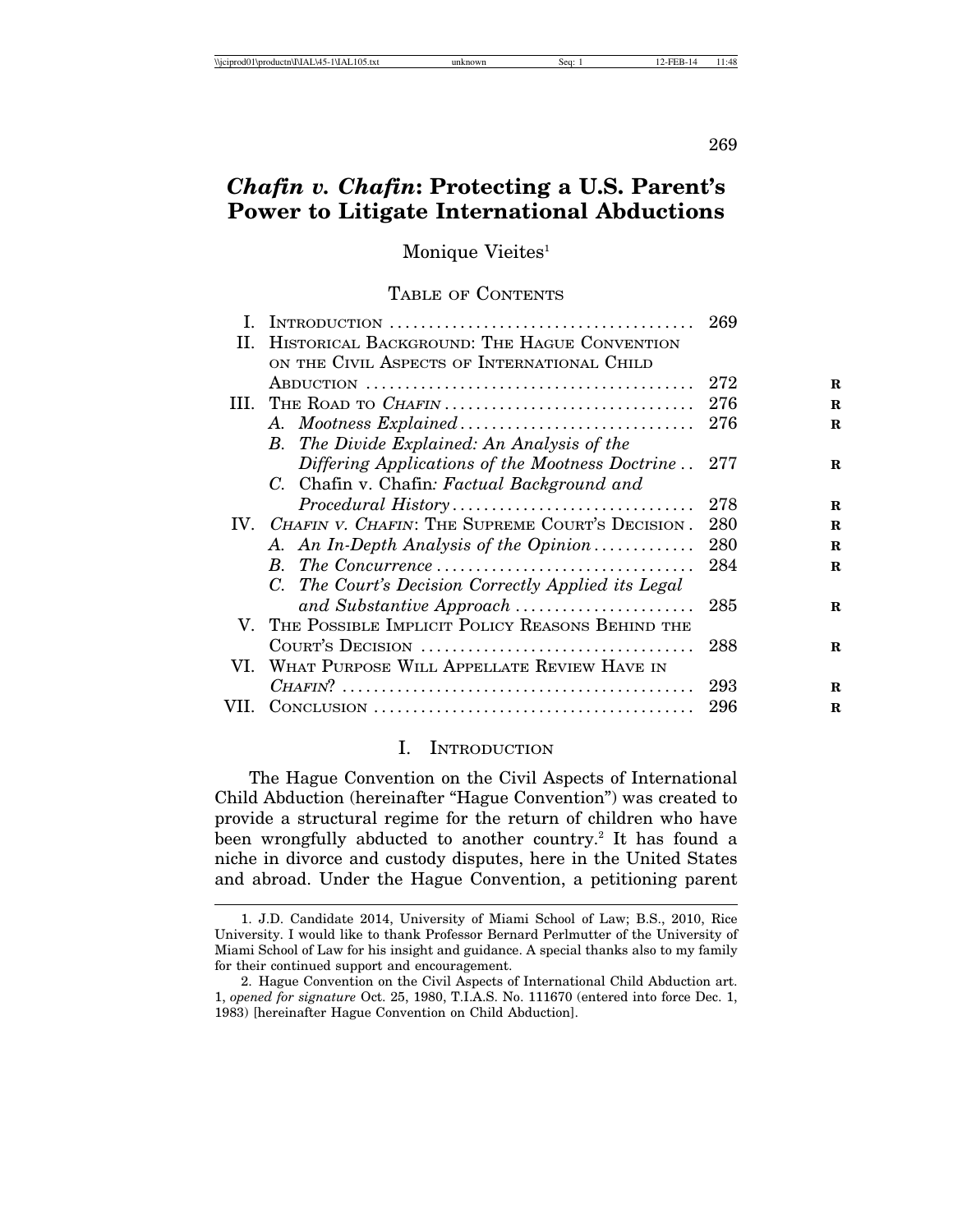may ask the court in a signatory state to grant the return of the child to his rightful habitual residence with the purpose of deterring the other parent from crossing international boundaries to retain sole custody of the child, or to seek custody from a more sympathetic court.3 The Hague Convention does not, however, provide for a resolution on the merits of the custody dispute; it only affords for the return of a child.<sup>4</sup> The divorce and custody proceedings must be conducted in the courts of the child's habitual residence.<sup>5</sup>

In an age where affordable transnational travel has made international abductions a tempting option, the Hague Convention has become a powerful legal resource for those left-behind parents who claim that their child has been wrongfully removed to another nation.<sup>6</sup> In 2009 alone, 478 children were returned to their habitual countries under Hague Convention protocols.7 The Hague Convention makes returns possible by providing a concrete method for the expeditious return of abducted children.<sup>8</sup> Specifically, its text delineates the proper practice for member state compliance with the Convention's purposes and objectives.9

Despite its overwhelming comprehensiveness, the Hague Convention has one specific shortcoming—it fails to assert whether courts retain jurisdiction over an appeal after a child has returned to his habitual country pursuant to a Hague Convention return order.10 The U.S. courts were, therefore, left to rely on their judicial discretion when making a jurisdictional determination in those circumstances. The result was a severe split amongst the federal appellate courts on whether the U.S. courts retained the authority to review a district court's return order after the child's departure from the United States.

The conflict stemmed from varying applications of the moot-

<sup>3.</sup> *Outline-Hague Child Abduction Convention*, HAGUE CONFERENCE ON PRIVATE INTERNATIONAL LAW, 1 (July 2012), http://www.hcch.net/upload/outline28e.pdf.

<sup>4.</sup> Hague Convention on Child Abduction, *supra* note 2, at art. 19.

<sup>5.</sup> *See Outline-Hague Child Abduction Convention*, *supra* note 3, at 1.

<sup>6.</sup> Emily Lynch, Note, Villegas Duran v. Arribada Beaumont*: The Second Circuit Court's Interpretation of Custody Rights Undermines the Purpose of the Hague Convention on the Civil Aspects of International Child Abduction*, 41 U. MIAMI INTER-AM. L. REV. 221, 225 (2010).

<sup>7.</sup> *Report on Compliance with the Hague Convention on the Civil Aspects of International Child Abduction*, U.S. DEP'T OF STATE 6 (April 2010), http://travel. state.gov/pdf/2010ComplianceReport.pdf [hereinafter *Report on Compliance with the Hague Convention*].

<sup>8.</sup> *See generally* Hague Convention on Child Abduction, *supra* note 2, at art. 1. 9. *Id.*

<sup>10.</sup> *Id.*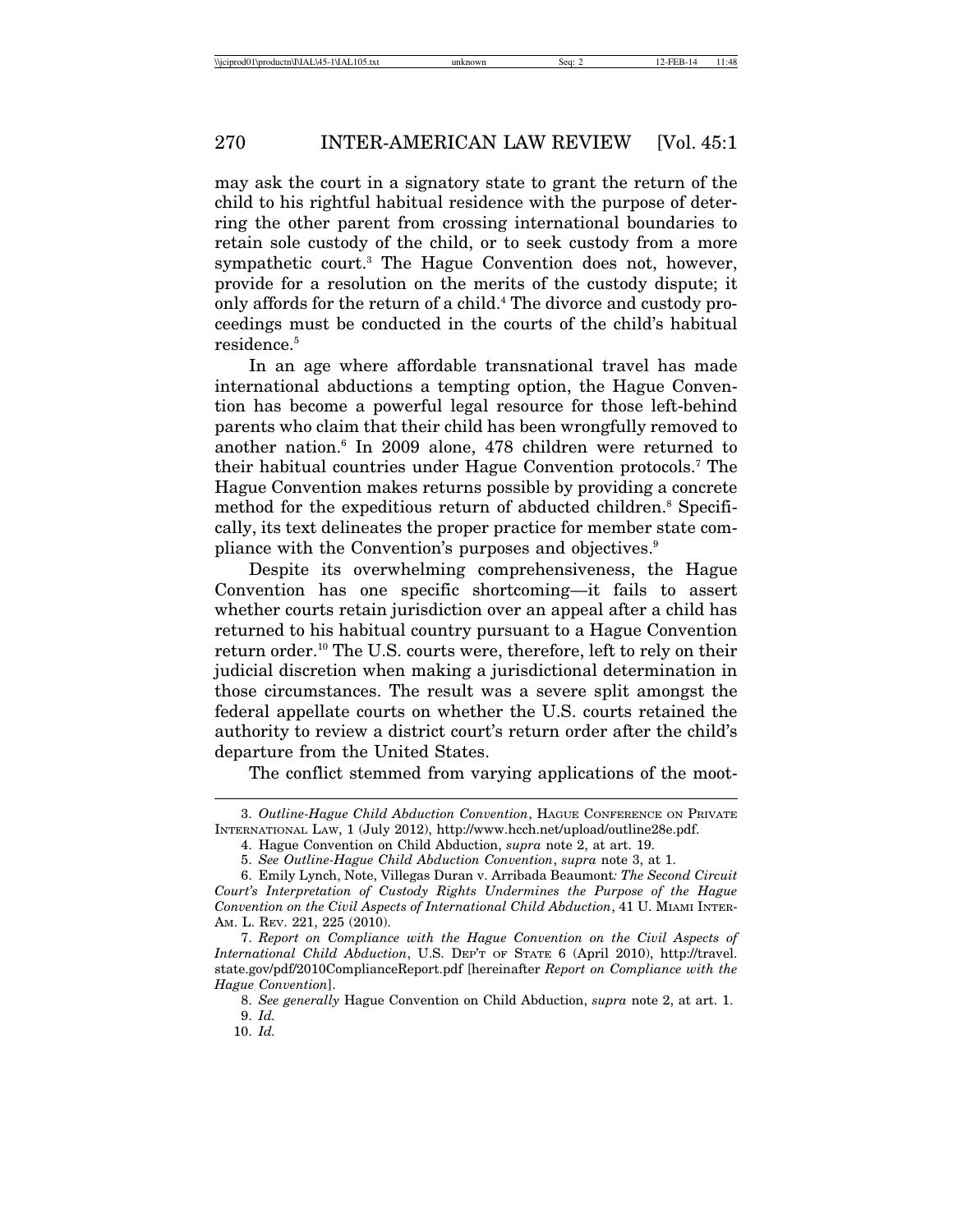ness doctrine, which provides that a case is moot if there no longer exists a case or controversy to be resolved. If a case is deemed moot, appellate courts do not have authority to give an opinion and therefore have no grounds to hear such case on appeal. The Fifth and Eleventh Circuits shared the minority view that removal of the child from the country moots a pending appeal and that all further remedies must be sought in the foreign court where the child now resides. Other circuits, in contrast, strongly rejected such a narrow interpretation of the mootness doctrine and argued for permitting appellate review in such instances. In light of these disagreements, the Supreme Court decided to review the issue in *Chafin v. Chafin*, 11 ultimately ruling that the return of the child to a foreign country pursuant to an order under the Hague Convention does not render an appeal of that order moot.<sup>12</sup>

While the issues in the case derived from a primarily procedural issue, particularly the appellate court's degree of review authority, the intrinsic implications of the decision make it one of monumental importance in the field of family law. This Casenote argues that the Supreme Court's decision in *Chafin v. Chafin* was correct in light of the existing applicable mootness law, and its effects on future international child abduction cases. Part II of this Note discusses the Hague Convention and the purpose for its inception. Part II also provides background on the United States' adoption and interpretation of the treaty through the ratification of the International Child Abduction Remedies Act. Part III examines the conflicting case law from the various U.S. federal circuit courts that led to the Supreme Court's grant of certiorari to review the issue at hand. Part III further presents the relevant facts pertaining to *Chafin v. Chafin*, and outlines the lower court's decisions as well as the issues presented to the Supreme Court. Part IV of this Note begins with a cursory summary of the Supreme Court's decision in *Chafin v. Chafin*, and then provides an indepth analysis of the Court's reasoning. Specifically, this section explains why the Court's decision was correct by exploring the merits of the case, and highlighting the legal and substantive factors that provided support for a favorable outcome. Part V investigates the possible implicit social and policy reasons behind the Court's ruling. The Court's decision is based on considerations of the potential consequences its judgment would have on future international child custody disputes, particularly with regards to

<sup>11. 133</sup> S.Ct. 1017 (2013).

<sup>12.</sup> *Id.* at 1023-27.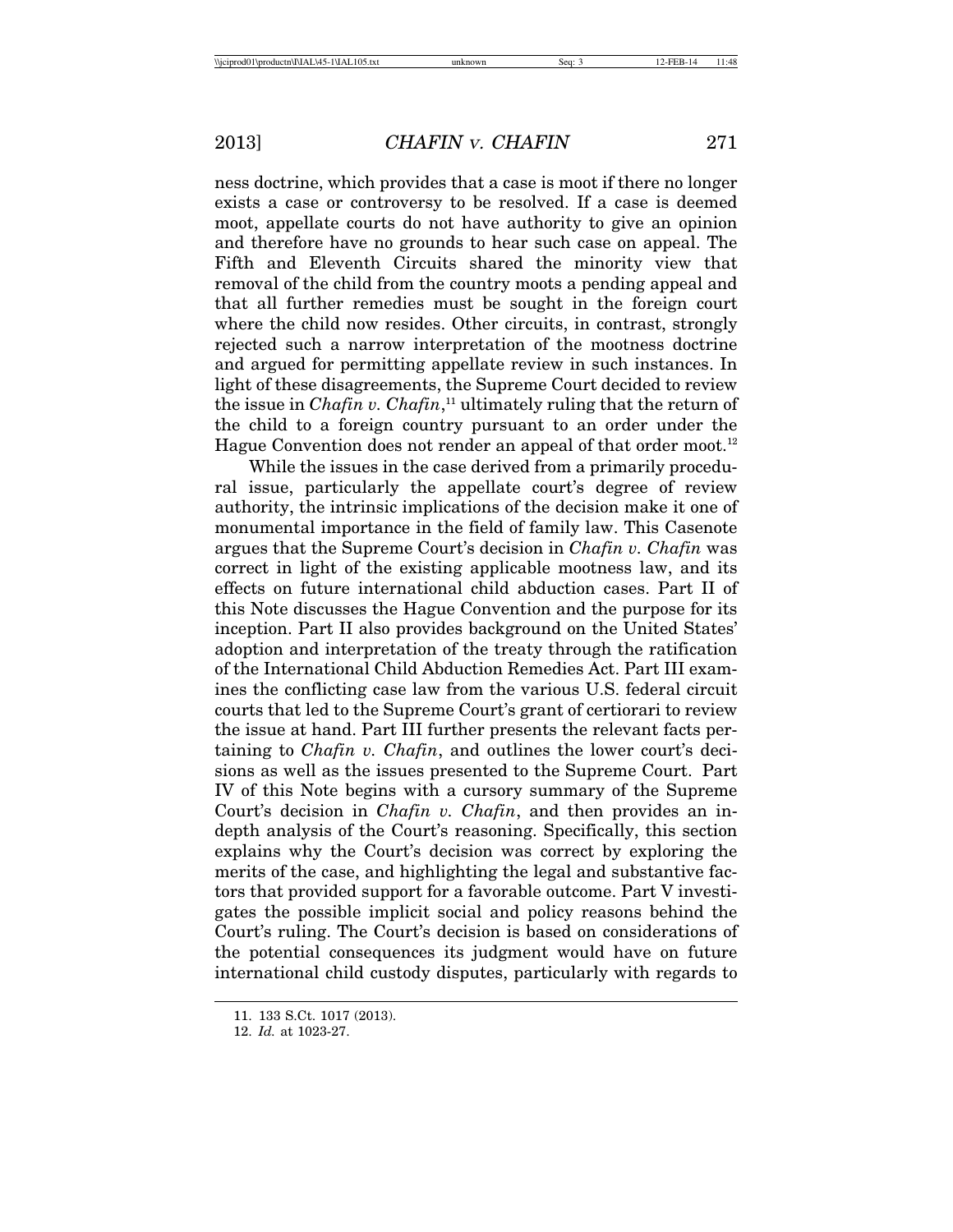the child's psychological and physical well-being and the hurdles that arise from litigation abroad. Part VI considers what effects appellate review would have on the general disputes in *Chafin*.

This Note argues that the Court was not confined to a legalistic interpretation of the mootness doctrine and instead embraced a more liberal approach that acknowledged the severe effects an adverse finding would have had on future child custody disputes.

## II. HISTORICAL BACKGROUND: THE HAGUE CONVENTION ON THE CIVIL ASPECTS OF INTERNATIONAL CHILD ABDUCTION

The Hague Convention on the Civil Aspects of International Child Abduction is a multilateral treaty, developed by the Hague Convention on Private International Law on October 25, 1980, that provides a procedure for the prompt return of children who have been victims of cross-border abductions and wrongful retentions from the state of their habitual residence.<sup>13</sup> The treaty provides for the return of children only between contracting states.<sup>14</sup> Currently, the treaty has eighty-nine contracting states.15 The objectives of the treaty are premised on the protection and promotion of the child's best interest in matters relating to his custody,  $16$ and the preclusion of the wrongful parent from gaining an advantage from the abduction. $17$ 

By becoming signatories to the Hague Convention, states express their intentions to become parties to the treaty; signature alone, however, does not legally oblige a state to abide by the treaty guidelines.18 The Hague Convention legally binds only those states that ratify the treaty.<sup>19</sup> A state may alternatively choose to accede to the Hague Convention, instead of ratifying it, as a way of affirming its commitment to the treaty, but without

19. *Id.* at 569.

<sup>13.</sup> Hague Convention on Child Abduction, *supra* note 2, at art. 1.

<sup>14.</sup> *Id.*

<sup>15.</sup> *Members of the Organisation*, HAGUE CONFERENCE ON PRIVATE INTERNATIONAL LAW, http://www.hcch.net/index\_en.php?act=conventions.statusprint&cid=24 (last visited May 27, 2013).

<sup>16.</sup> Hague Convention on Child Abduction, *supra* note 2, at prologue.

<sup>17.</sup> *Outline-Hague Child Abduction Convention*, *supra* note 3, at 1 (explaining that the purpose of the principle of prompt return is to deter abductions and is designed to restore the "the status quo which existed before the wrongful removal" so as to deprive the wrongful parent of any advantage that might be gained from fleeing).

<sup>18.</sup> Caeli Elizabeth Kimball, *Barriers to the Successful Implementation of the Hague Convention on Protection of Children and Co-Operation in Respect of Intercountry Adoption*, 33 DENV. J. INT'L L. & POL'Y 561, 568-69 (2005).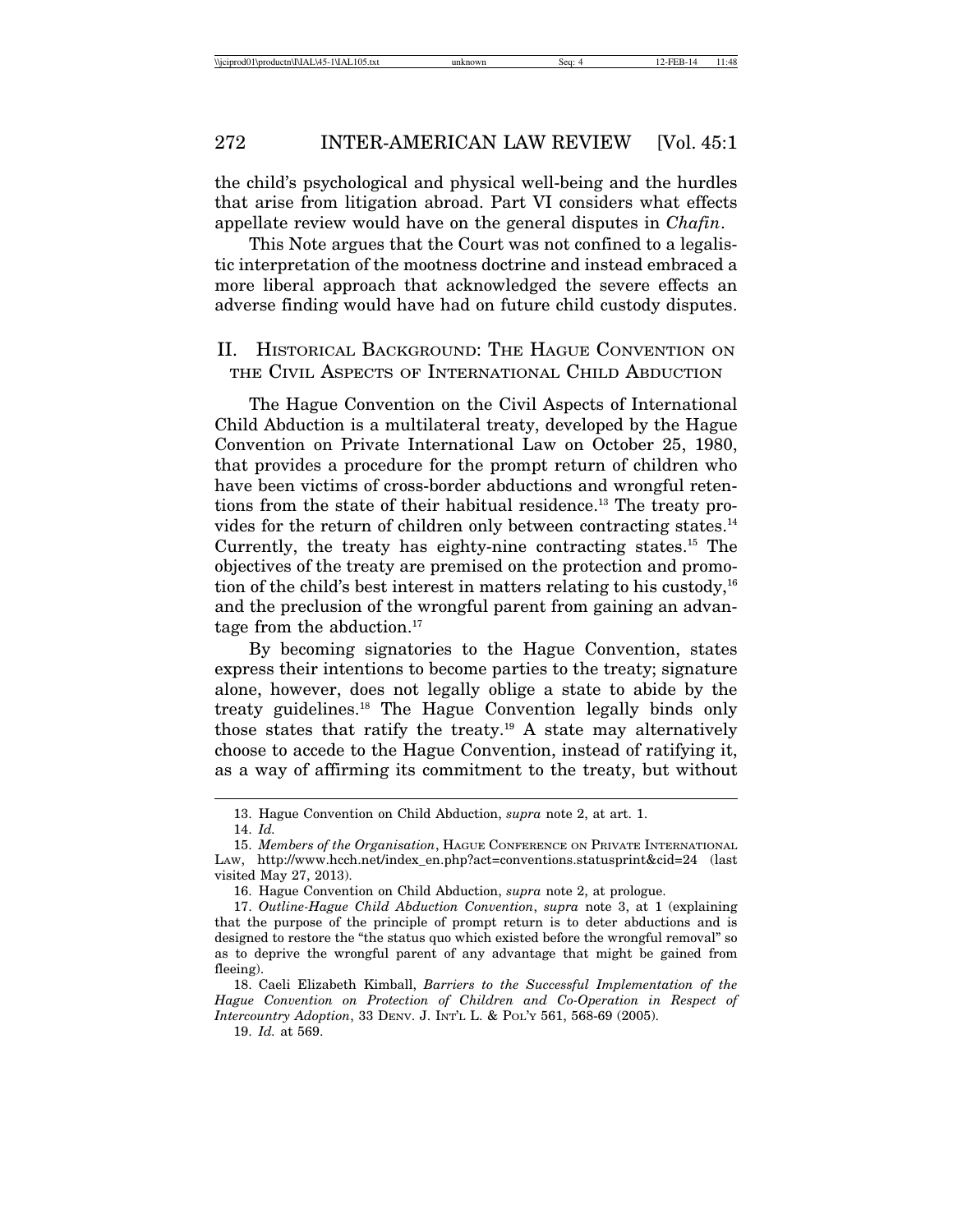actually becoming bound by its terms.<sup>20</sup>

In 1998, the United States ratified the treaty and implemented its provisions through a federal statute, $21$  known as the International Child Abduction Remedies Act (ICARA).<sup>22</sup> The purpose of ICARA is to "establish procedures for the implementation of the Convention in the United States."23 ICARA grants federal and state courts concurrent jurisdiction over cases arising under the Convention, $24$  and specifically directs them to determine cases in strict accordance with the Convention guidelines.<sup>25</sup>

Members to the Convention are directed to "designate a Central Authority to discharge the duties which are imposed by the Convention."26 The Central Authority in each state is responsible for promoting cooperation from the state's authorities to secure the prompt return of abducted children and achieve the general objectives of the Convention.27 Parents seeking the return of an abducted child are directed to apply with the Central Authority of the child's habitual residence or that of any other contracting state for assistance in securing the return of the child.<sup>28</sup>

To establish a *prima facie* case of wrongful removal or retention, the parent must establish "that the child was habitually residing in the other State; that the removal or retention of the child constituted a breach of custody rights attributed by the law of that State; and that the applicant was actually exercising those rights at the time of the wrongful removal or retention."29 *Rights of custody* include "rights relating to the care of the person of the child and, in particular, the right to determine the child's place of residence."30 Custody rights are established "by operation of law or by reason of a judicial or administrative decision, or by reason of

<sup>20.</sup> *Id.*

<sup>21.</sup> *Chafin*, 133 S. Ct. at 1021.

<sup>22. 42</sup> U.S.C. § 11601 (West).

<sup>23. § 11601(</sup>b)(1).

<sup>24. 42</sup> U.S.C§ 11603(a).

<sup>25. § 11603(</sup>d).

<sup>26.</sup> Hague Convention on Child Abduction, *supra* note 2, at art. 6.

<sup>27.</sup> *Id.* at art. 7 (responsibilities include locating the whereabouts of a child who has been wrongfully removed or retained; preventing further harm to the child or prejudice to interested parties by taking or causing to be taken provisional measures; securing the voluntary return of the child or to bring about an amicable resolution of the issues; and providing such administrative arrangements as may be necessary and appropriate to secure the safe return of the child).

<sup>28.</sup> *Id.* at art. 8.

<sup>29.</sup> *Id.* at art. 3.

<sup>30.</sup> *Id.* at art. 5.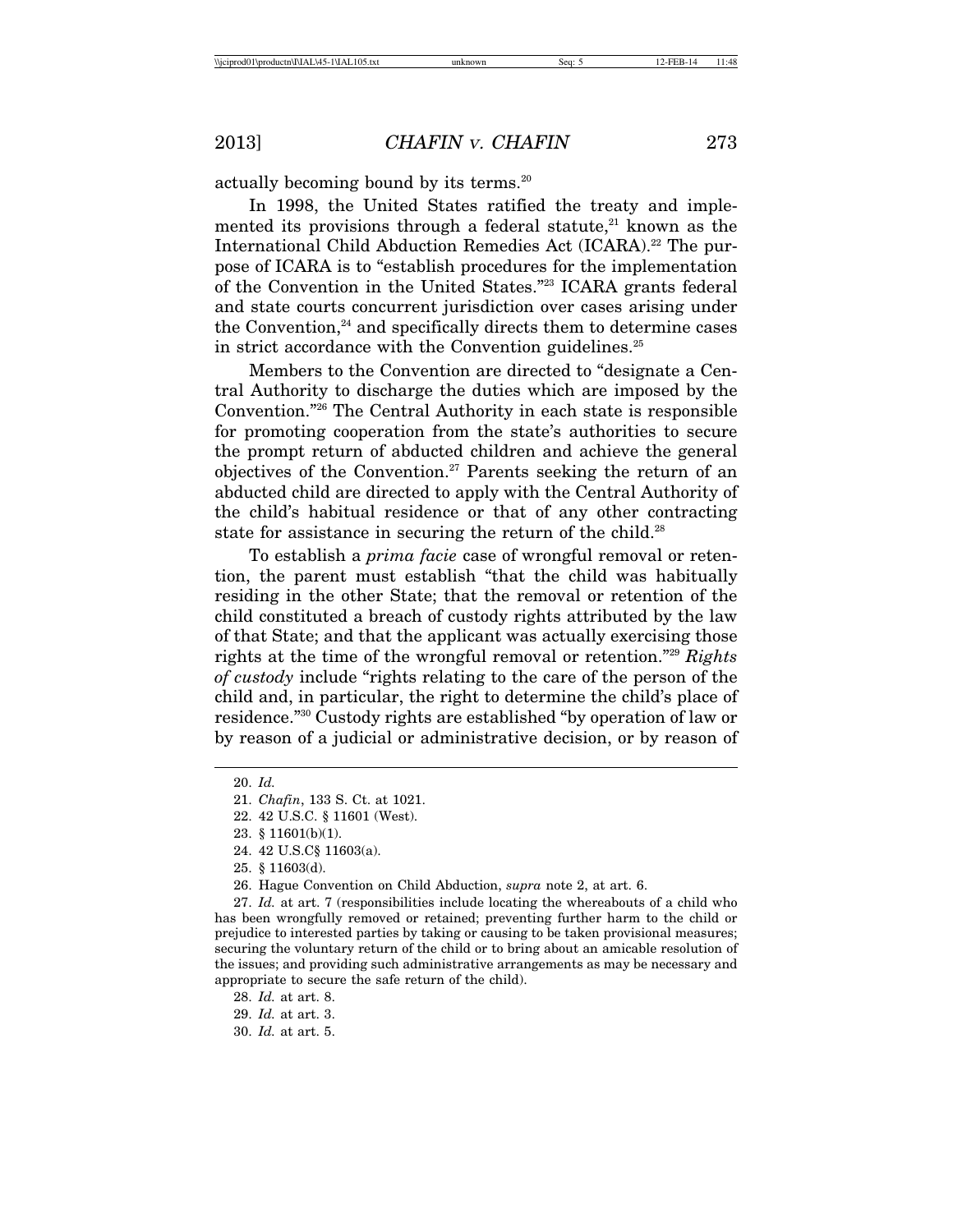an agreement having legal effect under the law of that State."31 The Hague Convention similarly protects parental *rights of access*, 32 which is the "right to take a child for a limited period of time to a place other than the child's habitual residence."33 However, in the case of access rights violations, the parent may only request that the contracting state "make arrangements for organizing or securing the effective exercise of rights of access,"34 not for the absolute return of the child.

Once the *prima facie* case has been established, the court may reject the parent's return request if: the parent was not actually exercising custody rights at the time of removal or retention; $35$  the parent had consented to or subsequently acquiesced to the removal or retention;<sup>36</sup> there is a grave risk that return would expose the child to physical or psychological harm; $37$  the child objects to being returned and is of age and maturity to make such decisions;38 or return would not be permitted "by the fundamental principles of the requested State relating to the protection of human rights and fundamental freedoms."39 Additionally, the courts are given discretion to refuse a request for the return of a child if the application was made a year after the removal or retention occurred and the child is now settled in the new environment.<sup>40</sup>

If the country in which the child has been taken determines that the child has been wrongfully removed from his habitual residence, the court has the authority to order that the child be returned to his home country.<sup>41</sup> If the court issues a return order, the child must be returned to his habitual residence. The treaty, however, does not define habitual residence and has left its interpretation to the courts. This method of interpretation has proved to be problematic as increasingly diverse interpretations emerge in different jurisdictions. In the United States for instance, the courts are split as to whether habitual residence should be determined exclusively based on the child's interests or the intentions

<sup>31.</sup> Hague Convention on Child Abduction, *supra* note 2, at art. 3.

<sup>32.</sup> *Id.* at prologue.

<sup>33.</sup> *Id.* at art. 5.

<sup>34.</sup> *Id.* at art. 7.

<sup>35.</sup> Hague Convention on Child Abduction, *supra* note 2, at art. 13.

<sup>36.</sup> *Id.*

<sup>37.</sup> *Id.*

<sup>38.</sup> *Id.*

<sup>39.</sup> *Id*. at art. 20.

<sup>40.</sup> *Id.* at art. 12.

<sup>41.</sup> Lynch, *supra* note 6, at 227.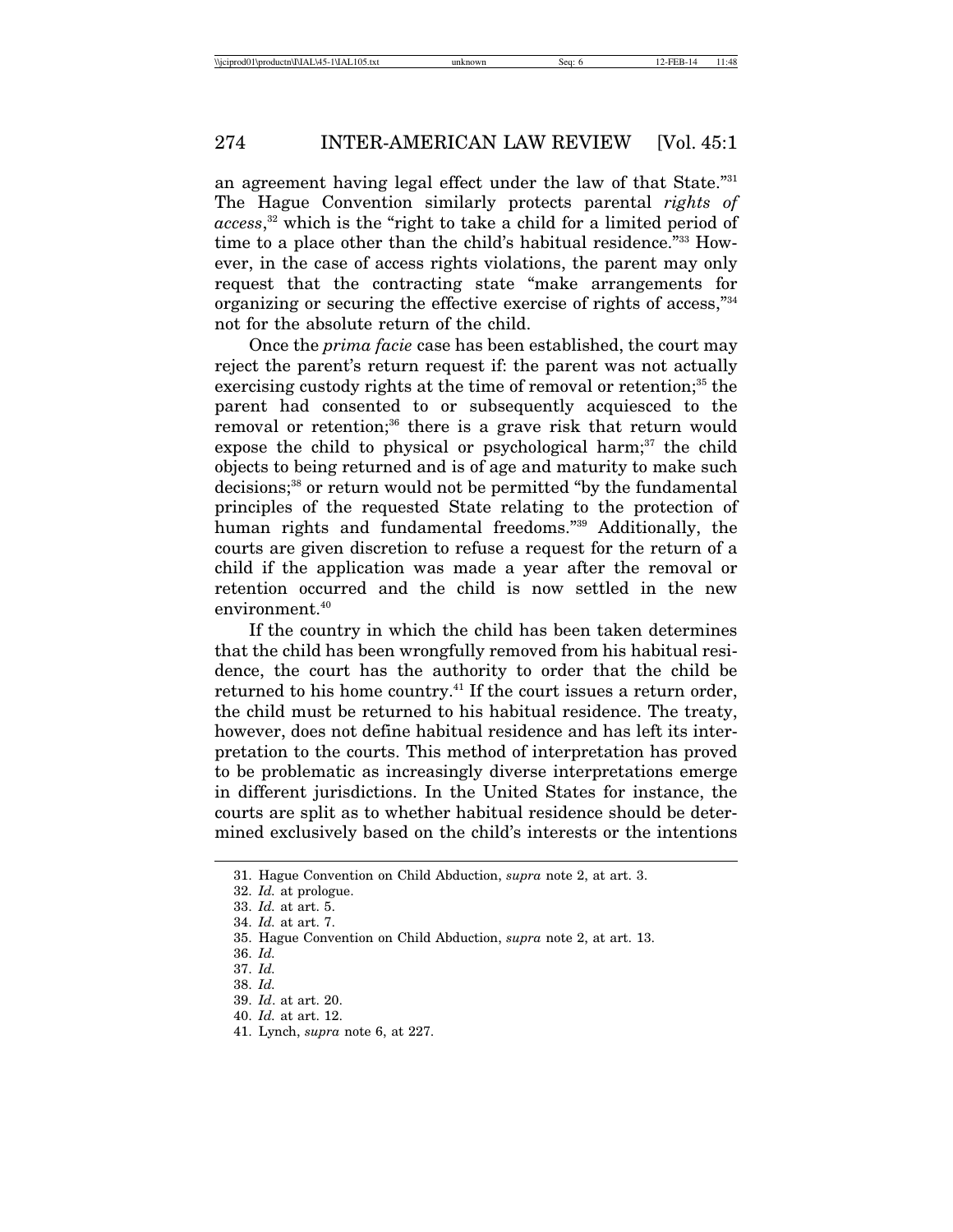of the parents.<sup>42</sup>

Return of the child to his habitual residence relies exclusively on the cooperation of the member states to the treaty. Once the habitual residence has been determined and a return order has been granted, the contracting state where the child has been sequestered has the role of administering the safe return of the child.43 Central authorities in the contracting state are responsible for providing assistance in locating the child and ensuring his or her return, either by the parent's cooperation or through necessary administrative arrangements and proceedings.<sup>44</sup> In essence, the smooth return of the child is predicated on compliance between member states. The reality, however, is often not so easy. Non-compliance by contracting states has become increasingly problematic.45 The U.S. Department of State's most recent annual compliance report indicates that a significant number of member states voluntarily choose to not comply with the Convention, either by denying Convention return applications, holding that domestic laws relating to child custody disputes supersede the Convention, or by judicial non-compliance.<sup>46</sup>

Furthermore, a return order, although a giant step towards safeguarding the well-being of a child, does not determine custody or guarantee that the child will remain in his habitual residence indefinitely. A return order simply returns the child to the juris-

<sup>42.</sup> *Compare* Friedrich v. Friedrich, 983 F.2d 1396, 1400-03 (6th Cir. 1993) (This case demonstrates the child-centered approach in the determination of habitual residence. In *Friedrich*, the father petitioned the US courts for the return of the child to Germany pursuant to the Hague Convention. The court held that in deciding the child's habitual residence, the court "must focus on the child, not the parents, and examine past experience, not future intentions." The simple fact that the child was born in Germany and had resided there exclusively until his mother removed him to the United States was sufficient to establish that Germany was his habitual residence. Any changes that occurred after the removal, including obtaining U.S. citizenship, were future events created by the parents' actions that established legal residence and are irrelevant to the inquiry. Legal residence is not synonymous with habitual residence, and "habitual residence cannot be so easily altered."), *with* Mozes v. Mozes, 239 F.3d 1067, 1081-85 (9th Cir. 2001) (Here the court focuses on parental intention when deciding habitual residence. In this case the father petitioned for the return of his children to Israel pursuant to the Hague Convention. The court held that habitual residence is that which has supplanted the previous residence as the "locus of the children's family and social development." This is determined from the circumstances which must "enable the court to infer a shared intent to abandon the previous habitual residence," such as by mutual agreement between the parents.).

<sup>43.</sup> *Outline-Hague Child Abduction Convention*, *supra* note 3, at 2.

<sup>44.</sup> *Id.*

<sup>45.</sup> *See generally Report on Compliance with the Hague Convention*, *supra* note 7. 46. *Id.*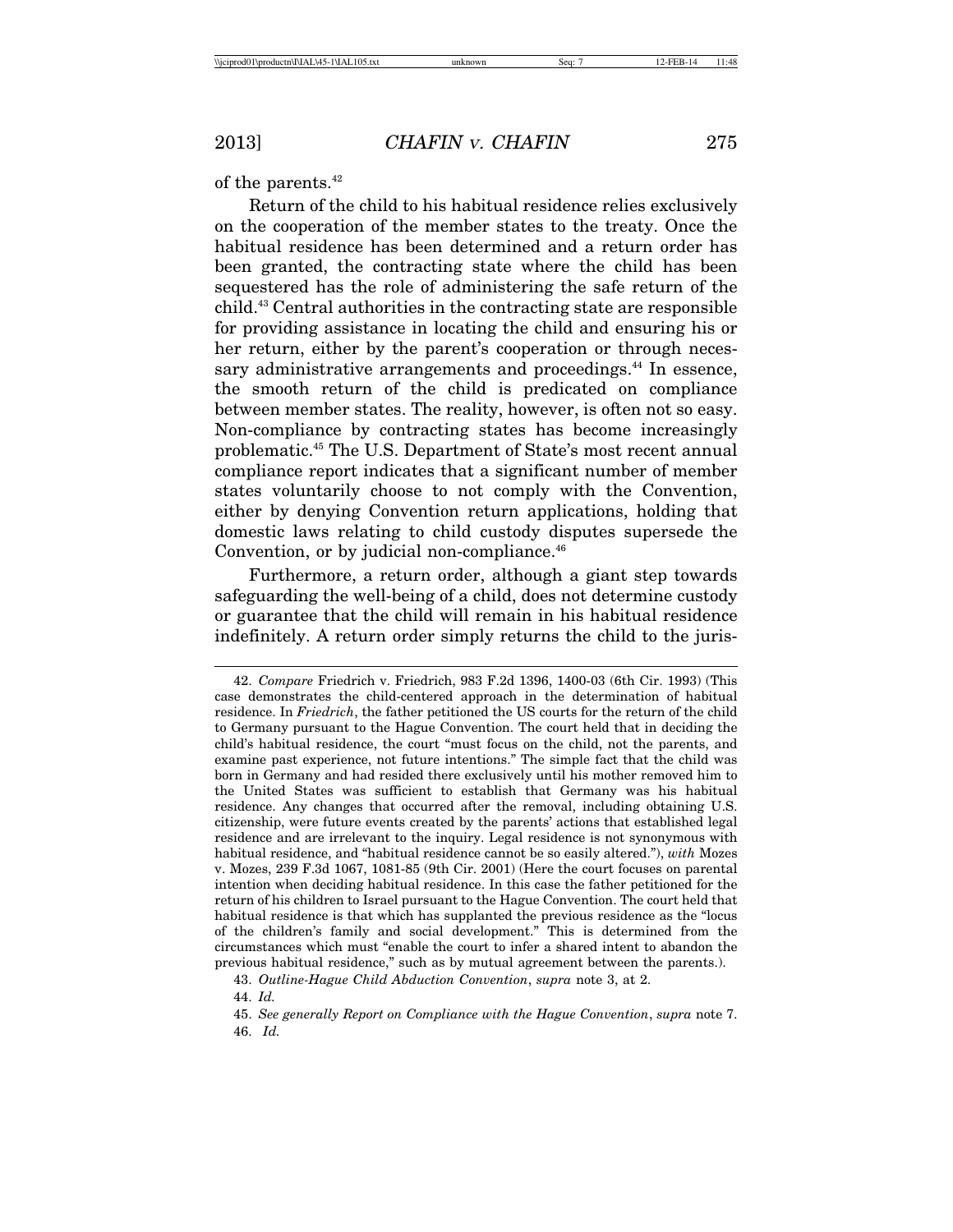diction that is most appropriate to determine the child's custody. $47$ Thus, although the child may be returned to his habitual residence, it is only the beginning of the long process to determine the child's future.

### III. THE ROAD TO CHAFIN

Although the Hague Convention provides a comprehensive guideline on the proper implementation of the aims of the treaty, it fails to assert whether courts retain jurisdiction over an appeal after a child has returned to his habitual country pursuant to a Hague Convention return order. This gap, in turn, gives the member states autonomy to use judicial discretion when making a jurisdictional determination in those instances. In the United States, however, this led to inconsistent results.

Prior to the Supreme Court's decision in *Chafin*, which provided a uniform standard for interpretation of the treaty, the federal appellate courts were deeply divided on whether U.S. courts retained the authority to review a district court's return order after the child's departure from the United States. The conflict stemmed from varying applications of the mootness doctrine.

#### *A. Mootness Explained*

Article III of the U.S. Constitution limits a federal court's jurisdiction to live "cases and controversies."48 No case or controversy exists when the issues presented are no longer alive or the parties lack a cognizable interest in the outcome.<sup>49</sup> When no case or controversy exists, the case is said to be moot.<sup>50</sup> However, a case becomes moot '"only when it is impossible for a court to grant any effectual relief" to the parties."<sup>51</sup> So long as the parties have a '"concrete interest, however small, in the outcome of the litigation, the case is not moot."'52 Thus, in instances where the controversy in question has already been resolved and the court's decision in a civil action or appeal will not affect the rights of the parties or affect the matter in issue in the case, the case is considered moot.<sup>53</sup>

<sup>47.</sup> *Outline-Hague Child Abduction Convention*, *supra* note 3, at 1; *see also* Hague Convention on Child Abduction, *supra* note 2, at art. 16, 19.

<sup>48.</sup> U.S. CONST. art. III, § 2.

<sup>49.</sup> *Chafin*, 133 S. Ct. at 1023.

<sup>50.</sup> *Id.*

<sup>51.</sup> *Id.* (citing Knox v. Service Employees International Union, 132 S. Ct. 2277, 2287 (2012)).

<sup>52.</sup> *Id.*

<sup>53.</sup> Mills v. Green*,* 159 U.S. 651, 653 (1895) (Our duty "[i]s to decide actual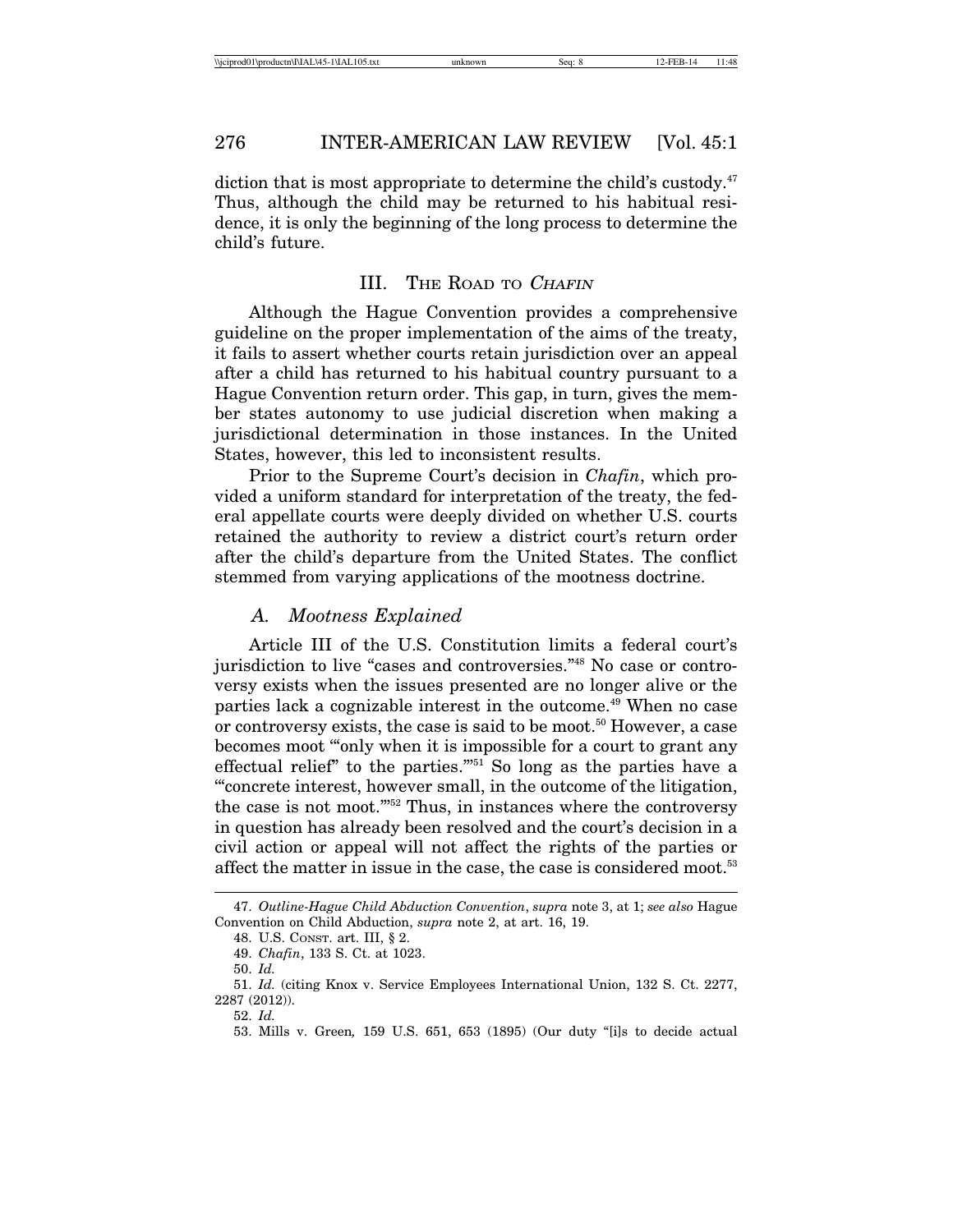## *B. The Divide Explained: An Analysis of the Differing Applications of the Mootness Doctrine*

Until *Chafin* was decided, the Eleventh and Sixth Circuits shared the minority view that removal of the child from the United States moots a pending appeal and that all further remedies must be sought in the foreign court where the child currently resides. In *Bekier v. Bekier*, the Eleventh Circuit found that an appeal of a district court's return order pursuant to the Hague Convention and the International Child Abduction Remedies Act (ICARA) is rendered moot when the child returns to his country of habitual residence because there is no longer a live case or controversy.54 The court opined that a case becomes moot when a child returns to his habitual country because the U.S. courts become powerless to grant any effectual relief to the appellant<sup>55</sup> and any decisions made by the U.S. courts in an appellate action are not binding or influential on any foreign court's decision for the return of the child. Essentially, the court reasoned that any decisions by the U.S. courts would be merely advisory.<sup>56</sup> Potential remedies that the petitioning party seeks lie in the foreign courts where the child now resides.57 Similarly, the Sixth Circuit in *March v. Levine* granted stay of an order to return a child recognizing that the immediate return of the child abroad would effectively moot an appeal.<sup>58</sup>

In contrast, courts in other federal circuits rejected this narrow interpretation of the mootness doctrine and argued for appellate review in spite of a child's departure from the United States.<sup>59</sup> For instance, the Fourth Circuit in *Fawcett v. McRoberts* found that an appeal of a return order was not moot even if the child had

54. Bekier v. Bekier, 248 F.3d 1051, 1052 (11th Cir. 2001).

57. *Id.*

controversies by a judgment which can be carried into effect, and not to give opinions upon moot questions or abstract propositions."); Wyoming v. U.S. Dep't of Interior*,* 587 F.3d 1245, 1250 (10th Cir. 2009) ("Our job is to decide cases that matter in the real world, not those that don't." (quoting Leser v. Berridge, 668 F.3d 1202, 1207 (10th Cir. 2011))).

<sup>55.</sup> *Id.* at 1055.

<sup>56.</sup> *Id.* at 1054.

<sup>58.</sup> March v. Levine, 136 F. Supp. 2d 831, 861 (M.D. Tenn. 2000), *aff'd* 249 F.3d 462 (6th Cir. 2001).

<sup>59.</sup> *See generally* Whiting v. Krassner, 391 F.3d 540, 545 (3rd Cir. 2004) (finding that an appeal of a return order pursuant to the Hague Convention is not moot even after the child's return to her country of habitual residence. The court reasoned that because relief may still be granted in response to the continuing appeal for the return of the child, a live issue remains for the court to decide.).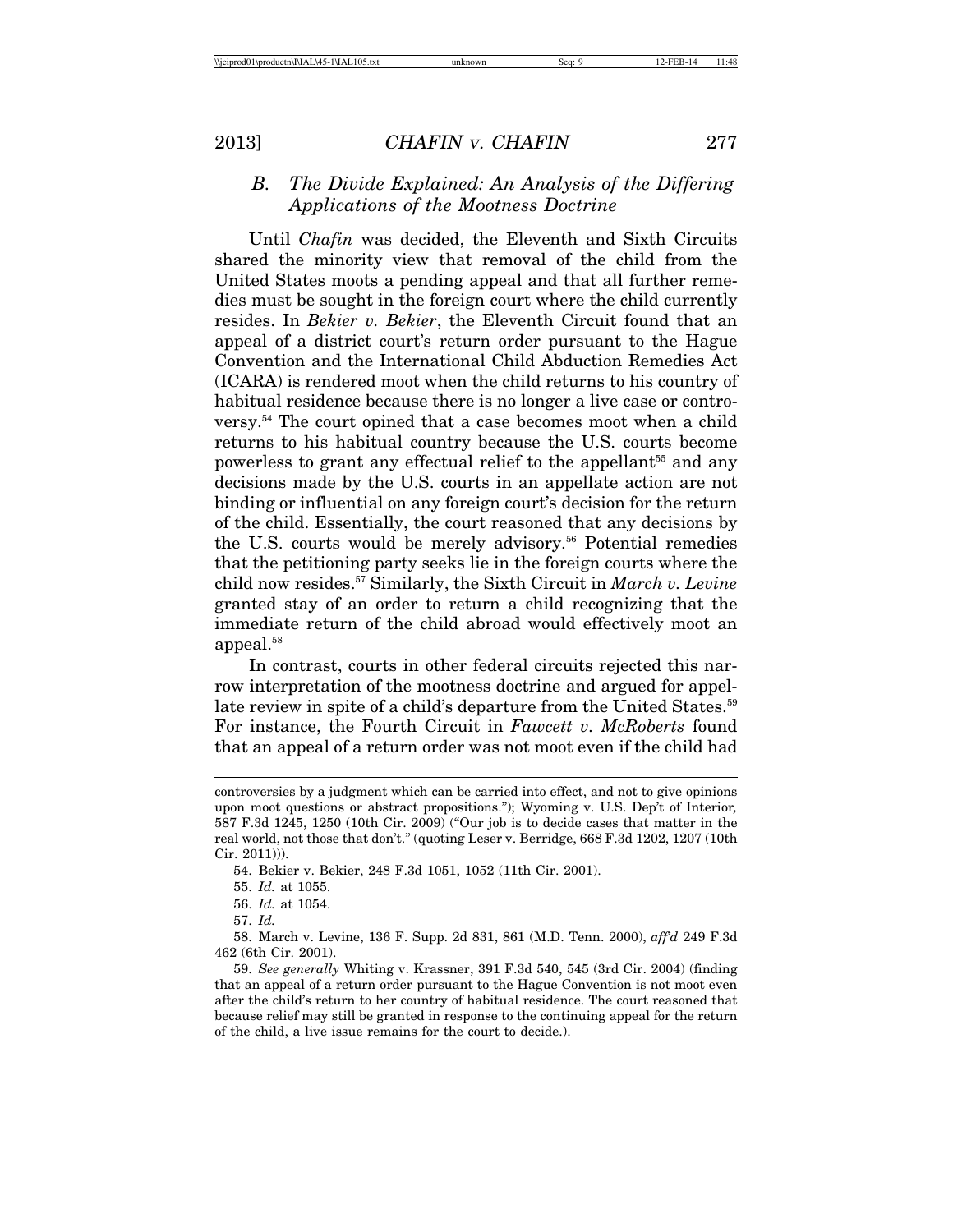returned to his country of habitual residence.<sup>60</sup> The court explained that compliance with the trial court's order does not moot an appeal if it "'remains possible to undo the effects of compliance or if the order will have a continuing impact on future action.'"61 The court noted that there was "no law of physics" which would render it impossible for the parent living abroad to comply with a judgment by the appellate court or by the district court on remand.62 Furthermore, the petitioning parent could rely on mechanisms available for enforcing a judgment by the U.S. courts abroad.63 In this case, the petitioning parent could resort to the United Kingdom's Child Abduction and Custody Act 1985, which codified the Hague Convention there. $64$  The Act mandates that a "'decision to which [Articles 7 and 12 of the Hague Convention] appl[y] which was made in a Contracting State other than the United Kingdom shall be recognized in each part of the United Kingdom as if made by a court having jurisdiction'" in the United Kingdom.<sup>65</sup>

In light of these disagreements among the courts, the Supreme Court agreed to review this issue in the case *Chafin v. Chafin.*

## *C.* Chafin v. Chafin*: Factual Background and Procedural History*

In *Chafin*, the dispute arose from a custody battle between a U.S. Army sergeant and his former Scottish wife over their daughter.<sup>66</sup> The two married in Germany in 2006, and their daughter was born the following year.<sup>67</sup> When Mr. Chafin was deployed to Afghanistan, Ms. Chafin moved to Scotland with their daughter.<sup>68</sup> After his deployment, however, the two decided to remain separated.69 In 2009, Mr. Chafin was transferred to Huntsville, Alabama.<sup>70</sup>

Despite their separation, Ms. Chafin moved to Alabama with

<sup>60.</sup> Fawcett v. McRoberts, 326 F.3d 491, 497 (4th Cir. 2003).

<sup>61.</sup> *Id.* at 494.

<sup>62.</sup> *Id.* at 496.

<sup>63.</sup> *Id.* at 496-97.

<sup>64.</sup> *Id.* at 497.

<sup>65.</sup> *Id.*

<sup>66.</sup> Petition for Writ of Certiorari at 3, Chafin v. Chafin, 133 S. Ct. 638 (2012) (No. 11-1347).

<sup>67.</sup> *Id.*

<sup>68.</sup> *Id.*

<sup>69.</sup> *Id.*

<sup>70.</sup> *Id.* at 4.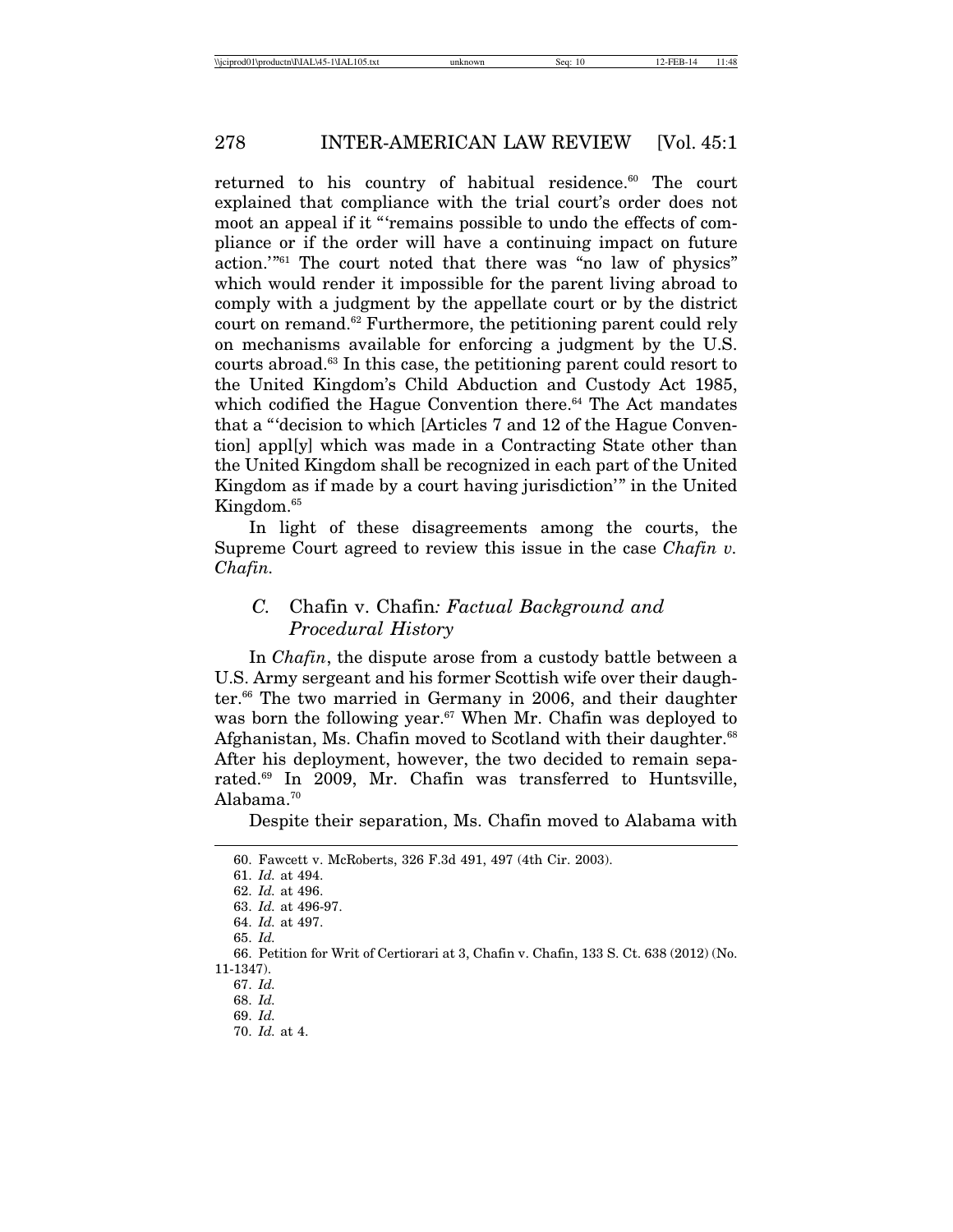their daughter to reside with Mr. Chafin.<sup>71</sup> Ms. Chafin traveled back and forth between Scotland and the U.S., but their daughter remained in Alabama the entire time.<sup>72</sup> In mid-2010, the parties divorced and the court granted them full and complete joint legal and physical custody of the child.73 Meanwhile, the daughter remained in an American school and acclimatized to her life in Alabama.74

On December 24, 2010, Ms. Chafin was arrested for domestic violence.75 The incident alerted the U.S. Immigration and Customs Enforcement (ICE) officials that she had overstayed her visa.76 She was consequently deported in February 2011, during which time the child remained under the care of Mr. Chafin.<sup>77</sup>

On May 2, 2011, Ms. Chafin filed an action in the U.S. District Court for the Northern District of Alabama for the return of the child to Scotland, which she contended was the child's habitual residence.78 She filed the petition under the Hague Convention and ICARA.79 The court determined that Scotland was in fact the child's habitual residence and ordered the return of the child pursuant to the Hague Convention.<sup>80</sup> In response, Mr. Chafin filed a motion to stay the district court's order, but the court denied his request.81 Within hours of the district court's order, Ms. Chafin went to Scotland with the child.<sup>82</sup>

Mr. Chafin subsequently appealed the district court's order to the U.S. Court of Appeals for the Eleventh Circuit.<sup>83</sup> In February 2012, the Eleventh Circuit dismissed Mr. Chafin's appeal as moot, citing *Bekier v. Bekier*<sup>84</sup> as precedent.<sup>85</sup> The court remanded the case to the District Court with the instructions to dismiss the case

73. *Id.*

75. *Id.*

76. *Id.* at 6.

77. *Chafin*, 133 S. Ct. at 1022.

78. Petition for Writ of Certiorari at 7, Chafin v. Chafin, 133 S. Ct. 638 (2012) (No. 11-1347).

84. 248 F.3d 1051, 1055 (2001) (holding that an appeal of a Hague Convention order is rendered moot when the child has been returned to his habitual residence because the court becomes powerless to grant relief.)

85. *Chafin*, 133 S. Ct. at 1022.

<sup>71.</sup> *Id.*

<sup>72.</sup> Petition for Writ of Certiorari at 4, Chafin v. Chafin, 133 S. Ct. 638 (2012) (No. 11-1347).

<sup>74.</sup> *Id.* at 5.

<sup>79.</sup> *Id.*

<sup>80.</sup> *Id.*

<sup>81.</sup> *Id.*

<sup>82.</sup> *Id.*

<sup>83.</sup> *Id.* at 8.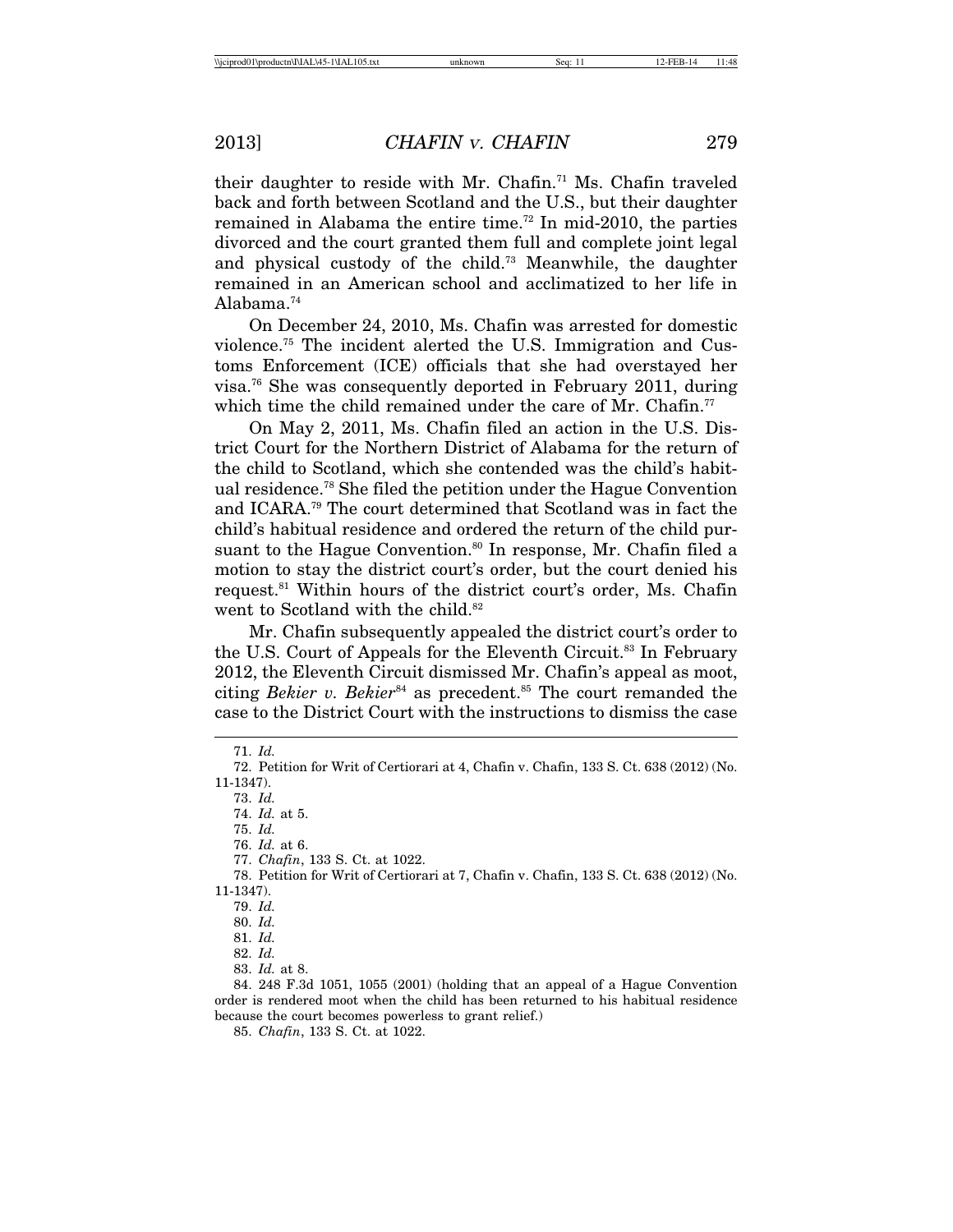as moot and to vacate the order.<sup>86</sup> On remand, the District Court vacated the order.<sup>87</sup> The court further ordered Mr. Chafin to pay Ms. Chafin's court costs, attorney's fees, and travel expenses, totaling over \$94,000.<sup>88</sup>

#### IV. CHAFIN V. CHAFIN: THE SUPREME COURT'S DECISION

In light of the divided circuit courts, the Supreme Court granted certiorari to review the judgment of the Eleventh Circuit Court of Appeals, and settle the issue once and for all.<sup>89</sup> The result was a 9-0 decision. In the unanimous opinion, delivered by Chief Justice Roberts, the Court held that a child's return to his habitual residence pursuant to an order under the Hague Convention does not render an appeal of that order moot.<sup>90</sup> The Court reasoned that this is not a case concerning "'hypothetical state of facts'"; instead, it involves concrete issues that continue to be under dispute, in which the parties continue to hold a cognizable interest.<sup>91</sup>

In forming its opinion, the Court primarily relied on a legalistic interpretation of the mootness doctrine. Specifically, the central question was whether the U.S. courts could grant relief to the parties.92 The Court ultimately applied a less restrictive approach to appellate review, reasoning that the mootness doctrine bars appellate review only in those instances where relief is *impossible*. 93 But, the Court's decision was not confined to a legalistic interpretation of the mootness doctrine alone. Instead, it also embraced a more liberal approach that acknowledged the purpose of the Hague Convention and the severe effects an adverse finding would have on future child international child abduction disputes.<sup>94</sup>

#### *A. An In-Depth Analysis of the Opinion*

The Court's holding rested on the conclusion that U.S. courts could grant Mr. Chafin effectual relief despite the child's return to

<sup>86.</sup> *Id.* at 1023.

<sup>87.</sup> *Id.*

<sup>88.</sup> *Id.*

<sup>89.</sup> *Id.*

<sup>90.</sup> *Id.* at 1028.

<sup>91.</sup> *Chafin*, 133 S. Ct. at 1023-24.

<sup>92.</sup> *Id.* at 1029.

<sup>93.</sup> *Id.* at 1020.

<sup>94.</sup> *Id.* at 1026.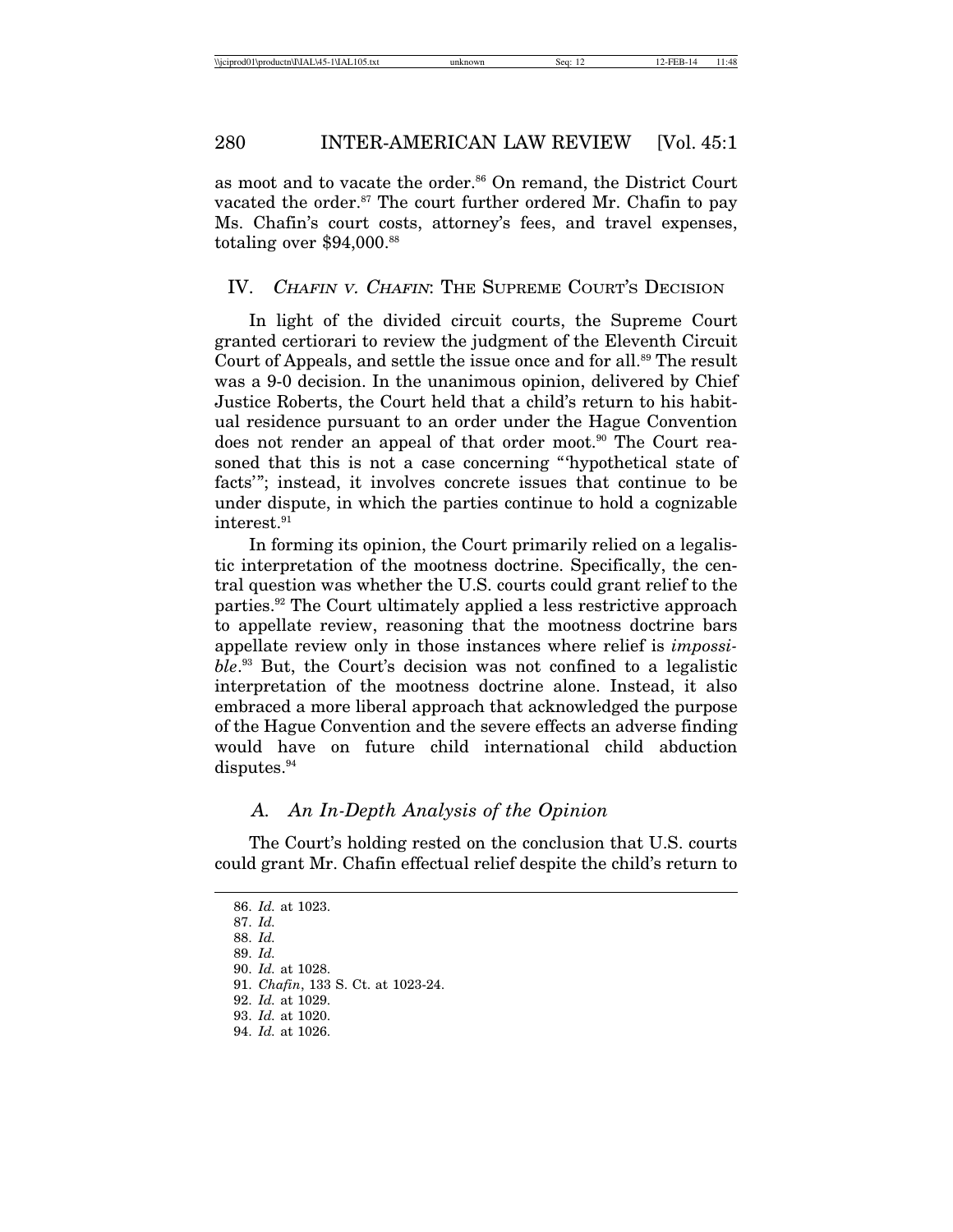Scotland.<sup>95</sup> Specifically, the courts could grant reversal of the District Court's return order and the expense order against Mr. Chafin.<sup>96</sup>

The Court first analyzed whether the type of appellate relief Mr. Chafin sought with regard to the child would be effectual.<sup>97</sup> Specifically, the Court analyzed Mr. Chafin's petition for a reversal of the District Court's determination that the child's habitual residence was Scotland, and if that was successful, his petition for an issuance of a re-return order.<sup>98</sup> In conducting its analysis, the Court applied a strict legalistic interpretation of the mootness doctrine and withheld from an exhaustive assessment of the merits of the arguments.

For instance, Ms. Chafin argued that the case was moot because the District Court lacked the authority to "issue a rereturn order either under the Convention or pursuant to its equitable powers."99 Instead of exploring the more complex and arguably the more difficult question on the limits of the District Court's authority, the Court adopted a more simplified, fundamental application of the mootness doctrine. The Court dismissed Ms. Chafin's argument as confusing the issue of mootness with the merits of the case,<sup>100</sup> reasoning that Mr. Chafin's claims for a rereturn order, whether pursuant to the Convention itself or according to general equitable principles, "cannot be dismissed as so implausible that it is insufficient to preserve jurisdiction."101 The Court relied on *Powell v. McCormack*,<sup>102</sup> where it held that a claim

<sup>95.</sup> *Id.* at 1024-27.

<sup>96.</sup> *See generally id*. at 1024-27.

<sup>97.</sup> *Chafin*, 133 S. Ct. at 1024.

<sup>98.</sup> *Id.*

<sup>99.</sup> *Id.*

<sup>100.</sup> *Id.*

<sup>101.</sup> *Id.*

<sup>102. 395</sup> U.S. 486 (1969) (in *McCormack v. Powell*, petitioner Adam Clayton Powell, Jr. was elected from the 18th Congressional District of New York to serve in the United States House of Representatives for the 90th Congress. Pursuant to a House resolution, however, he was not permitted to take his seat. Powell subsequently filed suit in Federal District Court, claiming that the House could exclude him only if he failed to meet the standing requirements contained in Art. I of the Constitution. Powell met these requirements, thus he claimed excluding him was unconstitutional. The District Court dismissed the complaint "for want of jurisdiction of the subject matter," and the Court of Appeals affirmed the dismissal. The Supreme Court granted certiorari. Respondents argued that the case must be dismissed because the House of Representatives of the 90th Congress had officially terminated him on January 3, 1969, and Powell was seated as member of the 91st Congress. As such, because petitioner's complaint was based on the refusal to let him take his seat in the 90th Congress, and that because the House of Representatives is not a continuing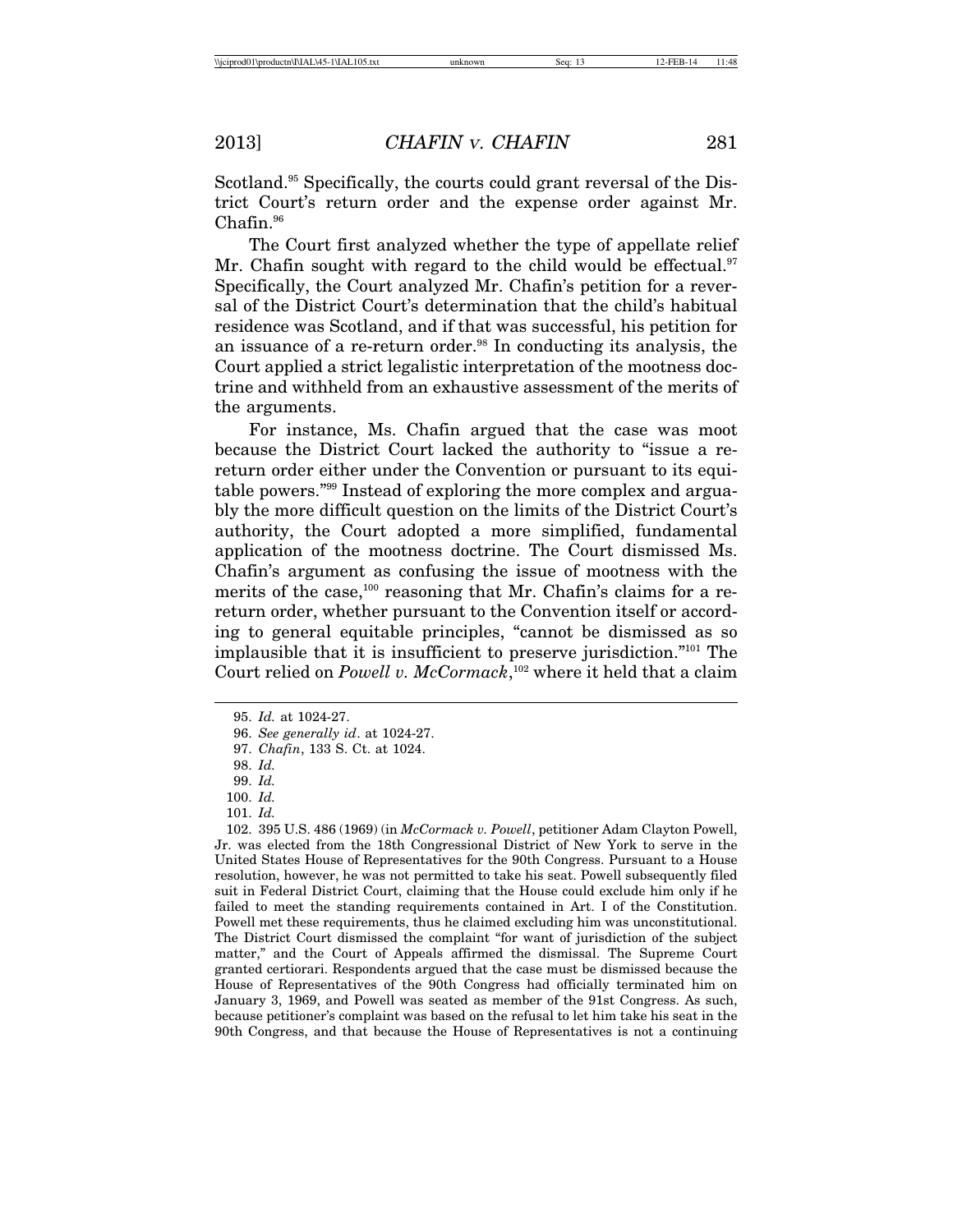for backpay saved the case from mootness despite the fact that the case had been brought in the wrong court where the relief sought was unattainable.103 Similarly here, even if the District Court lacks the authority to issue a re-return order, this would not render Mr. Chafin's case moot, as his right to recover is not a question to be answered during a mootness inquiry.104 The Court ultimately affirmed that an appellant's chance of success on the merits is not relevant in determining whether a case is moot.

Similarly, the Court rejected Ms. Chafin's second argument that even if Mr. Chafin obtained a reversal on the District Court's order establishing the child's habitual residence, and the District Court issued a re-return order, any relief would be ineffectual because Scotland would not comply.105 Rather than delving into various mechanisms through which judgments passed by the U.S. courts may be enforced abroad, especially in the Hague Convention context, the Court reasoned that the case would not be moot by virtue of the U.S. courts' continued personal jurisdiction over Ms. Chafin.106 In the case that Scotland chose to ignore a U.S. return order or decline in assisting in its enforcement, the U.S. courts could still command compliance by forcing Ms. Chafin to comply under the threat of sanctions.<sup>107</sup> In the alternative, Ms. Chafin could choose to voluntarily comply with the re-return order.108 Uncertainty regarding the enforcement of compliance would not alone render the case moot.<sup>109</sup> The unanimous opinion explained that U.S. courts often decide cases against foreign nationals, deportees, and insolvent defendants, despite the uncertainty for compliance. $110$ 

The Court then analyzed Mr. Chafin's petition to vacate the District Court's award of \$94,000 to Ms. Chafin, for court costs, attorney's fees, and travel expenses.111 The Court again relied on a

103. *Chafin*, 133 S. Ct. at 1024.

body and Powell has now been seated, his claims are moot. The Court, reasoning that a case is moot only when "the issues presented are no longer 'live' or the parties lack a legally cognizable interest in the outcome," concluded that the case was not moot because "Powell's claim for back salary remains viable even though he has been seated in the 91st Congress.").

<sup>104.</sup> *Id.*

<sup>105.</sup> *Id.*

<sup>106.</sup> *See id*. at 1025.

<sup>107.</sup> *Id.* at 1025.

<sup>108.</sup> *Id.*

<sup>109.</sup> *Chafin*, 133 S. Ct. at 1025.

<sup>110.</sup> *See id.* at 1025.

<sup>111.</sup> *Id.* at 1026.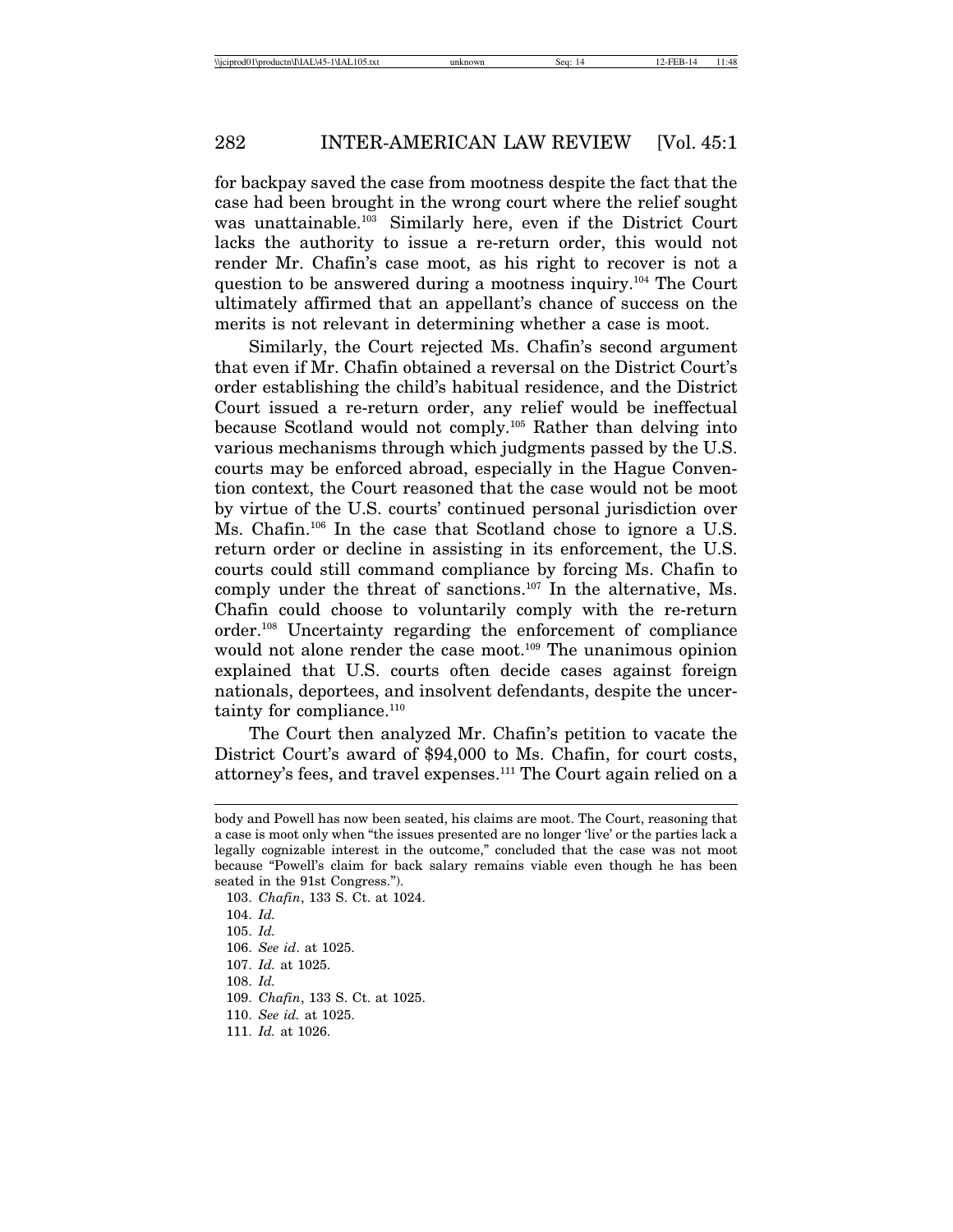restricted analysis on the effectiveness of the relief sought based on the mootness principles.112 The Court dismissed Ms. Chafin's contention that the case was moot because Mr. Chafin was not entitled to relief vacating the expense order on account of his failure to pursue an appeal of the order, which was entered as a separate judgment.113 Again, the Court found that Ms. Chafin's argument went to the merits of the case, rather than addressing the mootness question.114 Although Mr. Chafin's chances of success were uncertain, they were not so implausible so as to render the case moot.115 In fact, there exists "authority for the proposition that failure to appeal such judgments separately does not preclude relief."116 Even a partial remedy, while not fully satisfactory, would be sufficient to prevent a case from being moot.<sup>117</sup> Inquiry into, and the eventual determination on the merits of Mr. Chafin's requests, is left to the lower courts and is not relevant in the mootness question.118

Ms. Chafin further argued for the necessity of rendering these cases moot in order to further the purpose of the Hague Convention and ICARA. The justices disagreed. The Court explained that the goals of the Hague Convention and ICARA (to secure the prompt return of wrongfully removed children) will be best served through the full judicial process, not through the manipulation of constitutional doctrines to hold these cases out as moot.119 In fact, doing so could undermine the goals of the treaty and harm the children it is meant to protect, $120$  as it would entice parents to flee the jurisdiction to moot the case $121$  and encourage the courts to "grant stays as a matter of course, to prevent the loss of any right to appeal."122 These routine stays would conflict with the treaty's purpose in multiple ways. First, where one parent is pursuing a meritless appeal, it would cause the child to lose "precious months when she could have been readjusting to life in her country of habitual residence."<sup>123</sup> Routine stays would also increase the num-

- 114. *Id.*
- 115. *Chafin*, 133 S. Ct. at 1026.
- 116. *Id.*
- 117. *Id.*
- 118. *Id.*
- 119. *Id.* at 1026-27.
- 120. *Id.* at 1027.
- 121. *Chafin*, 133 S. Ct. at 1027.
- 122. *Id.*
- 123. *Id.*

<sup>112.</sup> *See id.* at 1026.

<sup>113.</sup> *Id.* at 1026.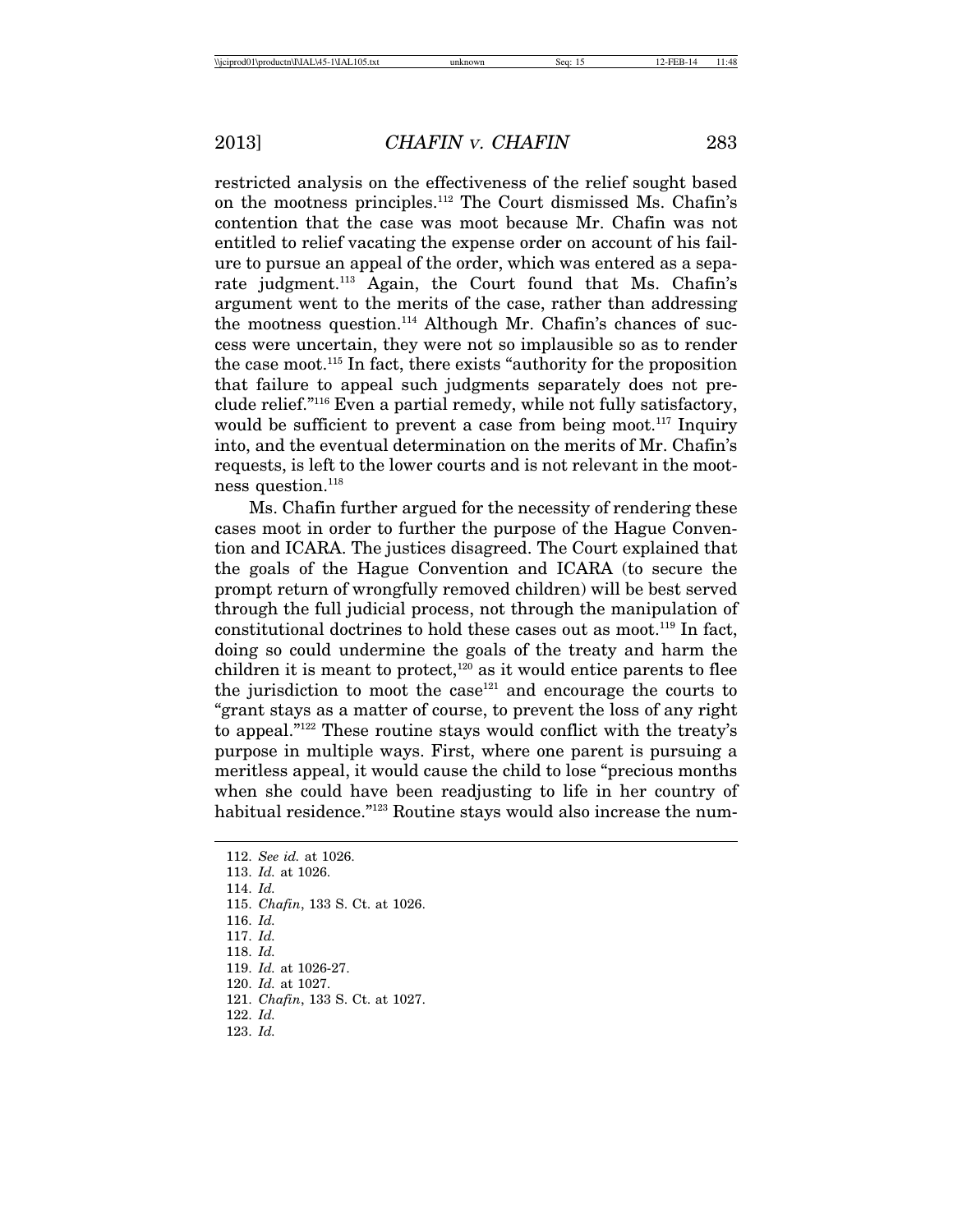ber of appeals, as losing parents are more likely to appeal when granted an automatic stay.124

To prevent the negative consequences of a blanket application of routine stays, and to ensure that each case receives the individualized treatment necessary to ensure the best interests of the child, the Court provided guidance for the lower courts to follow in future cases.125 Justice Roberts' opinion suggested that the lower courts apply the four traditional stay factors when determining whether to stay a return order: " $(1)$  whether the stay applicant has made a strong showing that he is likely to succeed on the merits; (2) whether the applicant will be irreparably injured absent a stay; (3) whether issuance of the stay will substantially injure the other parties interested in the proceeding; and (4) where the public interest lies.'"<sup>126</sup>

#### *B. The Concurrence*

Justice Ginsburg delivered the concurring opinion, joined by Justices Scalia and Breyer.127 While the concurring justices agreed with the Court that the case is not moot because the courts may provide Mr. Chafin with effectual relief, $128$  their concurring opinion went far beyond a strictly legal construction of the mootness doctrine. Instead, it focused heavily on the importance of furthering the objectives of the Hague Convention, and on the social implications its decision would have on future custodial disputes.<sup>129</sup>

The concurring justices stated that this case highlights "the need for both speed and certainty" in Hague cases,<sup>130</sup> so as to ensure that the main objective of the treaty—to secure the prompt return of wrongfully removed children.<sup>131</sup> They further noted that both the treaty and ICARA are silent on the appropriate time frame for appellate review; thus it rests on each contracting state to ensure that appeals proceed without delay.132 The broad issue in this case, therefore, is to identify a standardized appellate process that would avoid the shuttling of children back and forth across

<sup>124.</sup> *Id.*

<sup>125.</sup> *Id.*

<sup>126.</sup> *Id.* at 1027.

<sup>127.</sup> *Chafin*, 133 S. Ct. at 1028.

<sup>128.</sup> *Id.* at 1029.

<sup>129.</sup> *See generally id.* at 1028-31.

<sup>130.</sup> *Id.* at 1029.

<sup>131.</sup> *Id.* at 1028.

<sup>132.</sup> *Id.*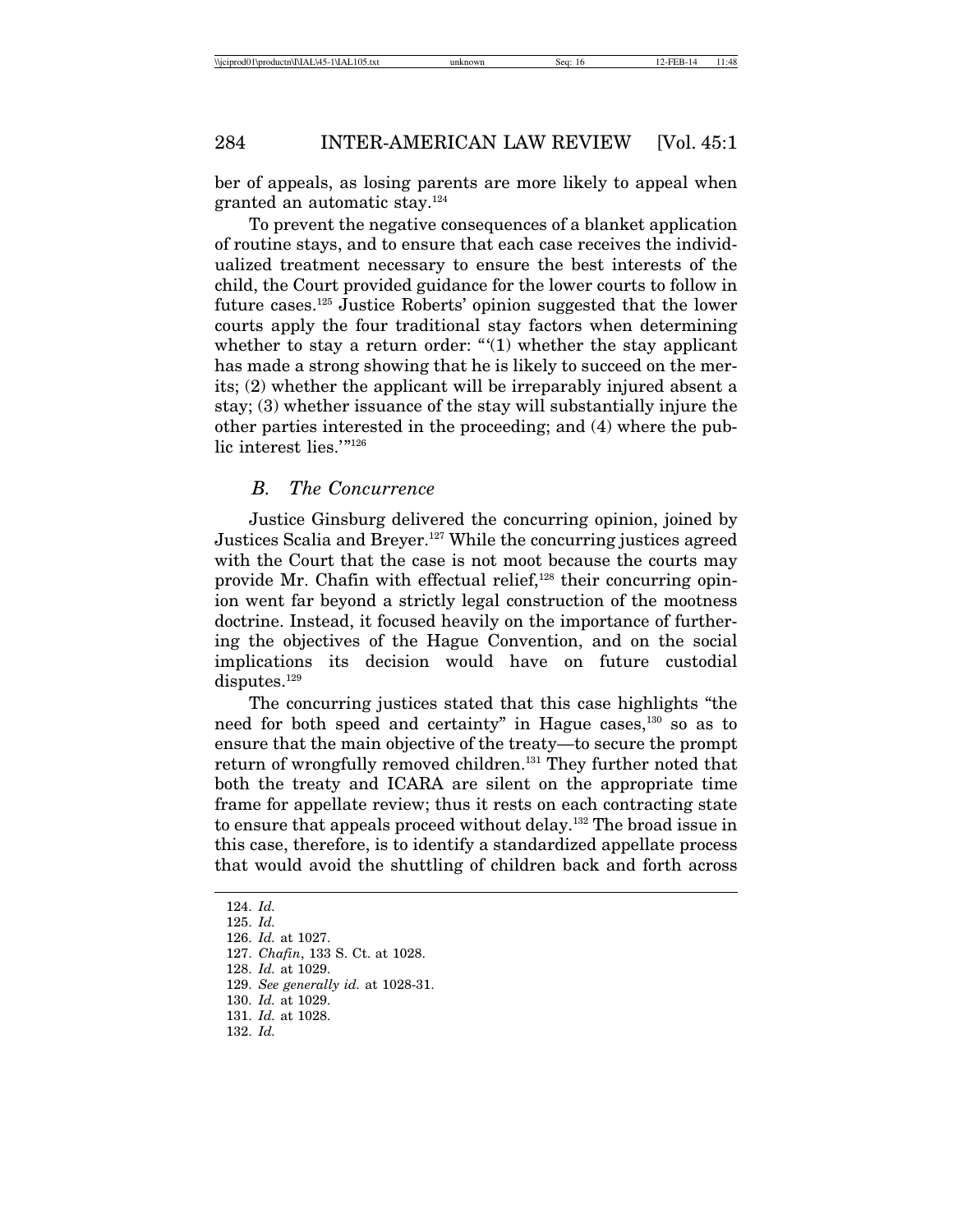international borders.<sup>133</sup>

The concurrence opinion agreed with the majority that stays should not be granted as a "'matter of course'" because in instances where appeals are not successful, they result in a loss of time where the child could have been readjusting to life in his habitual country.<sup>134</sup> In order to devise a viable appellate process, the concurrence looked for guidance from the appellate procedures employed by England and Wales for Hague Convention cases.<sup>135</sup> In England and Wales, to pursue an appeal from a return order, leave must be obtained from the first instance judge or the Court of Appeals.136 Leave is granted only where the appeal has a real chance of success or where there is a compelling reason as to why the appeal should not be denied.137 The appeal does not trigger an automatic stay.138 If an appeal is granted, the court that granted leave ordinarily will order a stay.<sup>139</sup> The appeal then goes on a fast track, where disposition is expected within six weeks.140 The English appellate process for Hague Convention cases essentially provides for speedy determinations "without turning away appellants whose pleas may have merit," and reduces the "risk of rival custody proceedings."141 The concurrence suggested that a similar process could be effectual if implemented in the United States.142

## *C. The Court's Decision Correctly Applied its Legal and Substantive Approach*

The Court's decision involved a multi-step analysis, which started with a strict application of the law and ended with a more expansive approach, taking into consideration the purpose of the Hague Convention and the possible consequences its ruling would have on future child custody disputes.<sup>143</sup> The Court's approach was deliberate. In making determinations, the Court is confined to an application of national and international law, as these laws serve as guidance and boundaries of the power of the courts. This does

<sup>133.</sup> *See generally Chafin*, 133 S.Ct. at 1029.

<sup>134.</sup> *Id.*

<sup>135.</sup> *Id.* at 1030.

<sup>136.</sup> *Id.*

<sup>137.</sup> *Id.*

<sup>138.</sup> *Id.*

<sup>139.</sup> *Chafin*, 133 S. Ct. at 1030*.*

<sup>140.</sup> *Id.*

<sup>141.</sup> *Id.*

<sup>142.</sup> *See id.* at 1030-31.

<sup>143.</sup> *See generally id.* at 1026-28.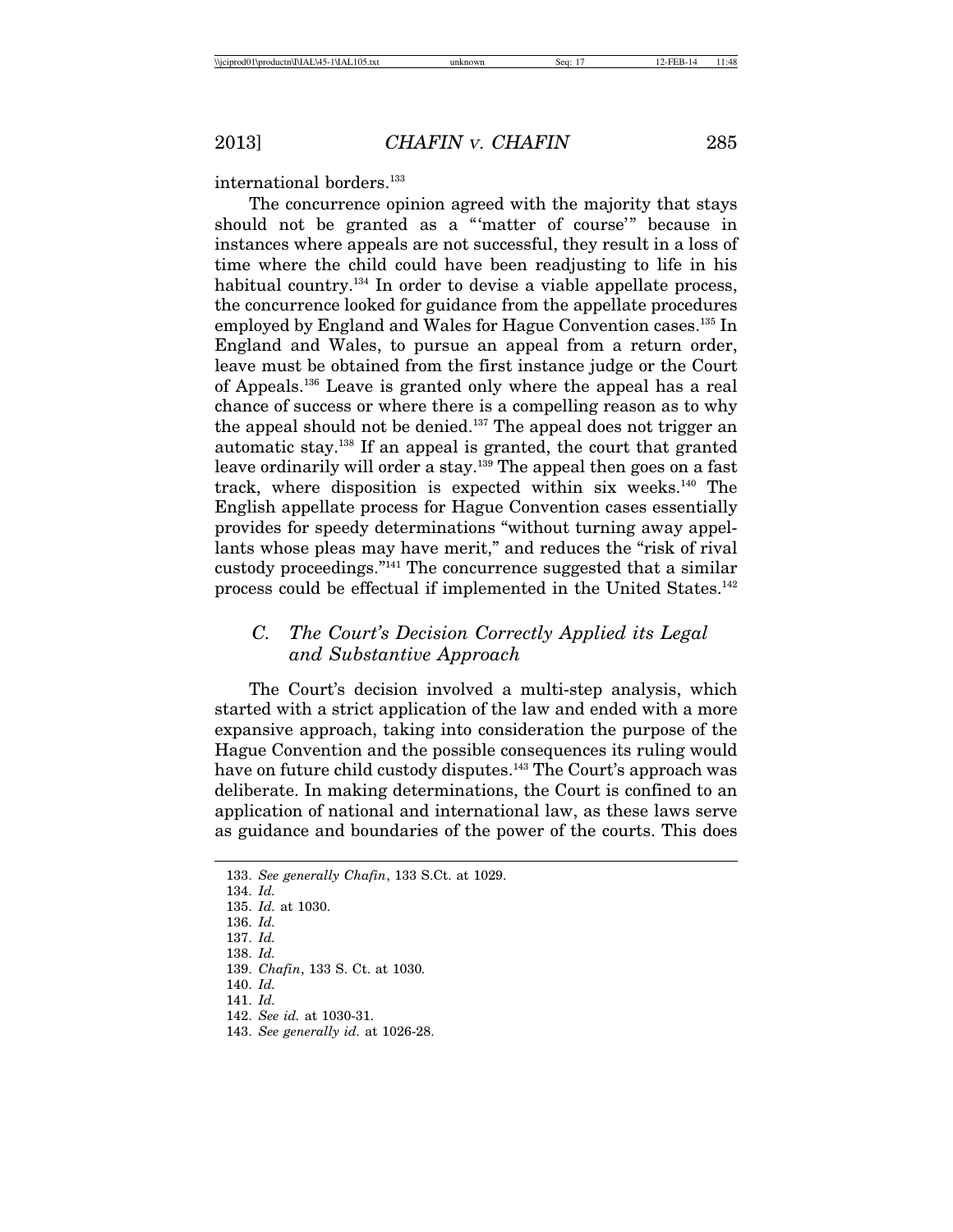not mean, however, that the Court is precluded from incorporating social and policy considerations into its decisions. Doing so, in fact, makes its decisions more complete as it takes into account its real life implications. The Court's methodology, therefore, allowed it to incorporate a more liberal approach while still remaining within the boundaries of the law.

With regards to the legal principles, the unanimous decision was correct in light of the mootness doctrine and the possibilities of relief available to the left-behind party. Article III of the U.S. Constitution restricts the federal court's jurisdiction to live cases and controversies.<sup>144</sup> That is, a case is moot where a court's decision in a civil action or appeal will not affect the rights of the parties or affect the matter in issue in the case.<sup>145</sup> Under this strict reading, the Court was correct to find that the courts below continue to have jurisdiction to adjudicate the merits of the parties' claims.146

Although the Court based its analysis on only a cursory application of the mootness doctrine, and on the potential forms of relief available nationally, the Court's decision is also heavily supported by a number of concrete international mechanisms through which judgments passed by U.S. courts may be enforced. For instance, U.S. tribunals may rely on foreign courts to award relief. Many of the signatory states have adopted laws that codify the Hague Convention in their states. One such law is the Child Abduction and Custody Act 1985, the United Kingdom's analogue to the United States' International Child Abduction Remedies Act (ICARA), which codified the Hague Convention. The Act provides that "a decision to which [Articles 7 and 12 of the Hague Convention]<sup>147</sup> appl[y] which was made in a Contracting State other than

<sup>144.</sup> *See* U.S. CONST. art. III, § 2, cl. 1.

<sup>145.</sup> Mills v. Green*,* 159 U.S. 651, 653 (1895) (Our duty "is to decide actual controversies by a judgment which can be carried into effect, and not to give opinions upon moot questions or abstract propositions."); Wyoming v. U.S. Dep't of Interior*,* 587 F.3d 1245, 1250 (10th Cir. 2009) ("Our job is to decide cases that matter in the real world, not those that don't.").

<sup>146.</sup> *Chafin*, 133 S. Ct. at 1028.

<sup>147.</sup> *See* Hague Convention on Child Abduction, *supra* note 2, at art. 7 (Article 7 mandates that the Central Authorities of the signatory states shall cooperate with each other to secure the prompt return of children and to achieve the other objects of this Convention. Article 7 further details appropriate measure which may be taken by the central authorities of the signatory states to ensure the prompt return of child victims.); *see also id.* at art. 12 (Article 12 states that where a child has been wrongfully removed or retained, and a period of less than one year has elapsed from the date of the wrongful removal or retention, the authority concerned shall order the return of the child. Where the proceedings have been commenced after the one-year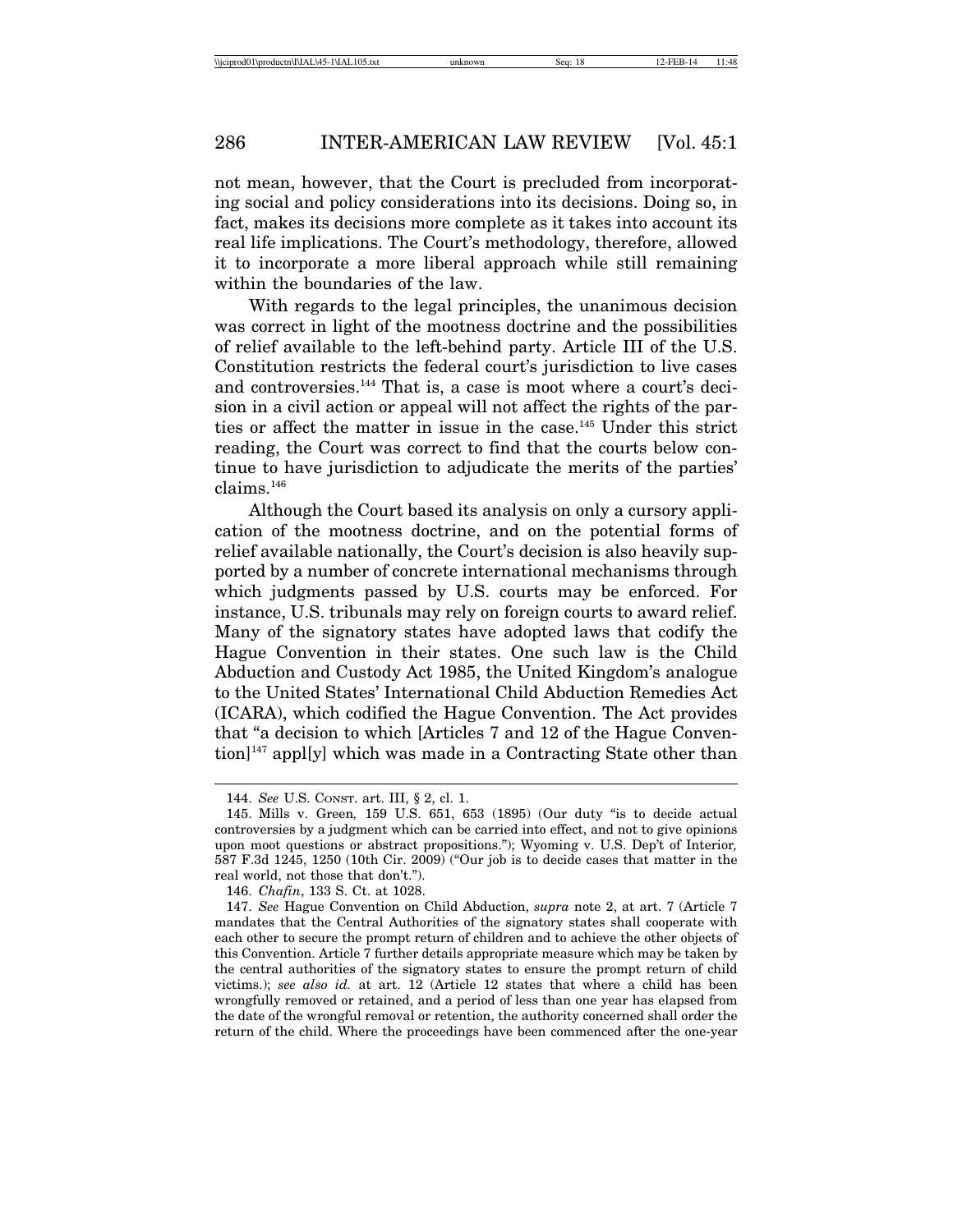the United Kingdom shall be recognized in each part of the United Kingdom as if made by a court having jurisdiction to make it in that part."148 This statute serves as an avenue to enforce a U.S. judgment in the United Kingdom, so long as the conditions specified in the Act are met.149 Applied to the instant case, the Child Abduction and Custody Act 1985 specifically provides for enforcement of U.S. court decisions in the United Kingdom.150 This means that despite the child's return to Scotland, there remains a live case or controversy that may be addressed by the federal appellate courts and it is therefore not moot.

Alternatively, the appellate courts could influence future litigation in this case by relying on Scotland's Family Law Act of 1986.151 The Family Law Act of 1986 served to amend the Child Abduction and Custody Act 1985 and to further clarify the powers of the courts in the recognition and enforcement of orders relating to the custody of children.152 The act states that "an order relating to parental responsibilities or parental rights in relation to a child which is made outside the United Kingdom shall be recognised in Scotland if the order was made in the country where the child was habitually resident."<sup>153</sup> Thus, by statute, the courts in Scotland would be enjoined to recognize any judgment relating to parental rights awarded by the U.S. courts, including a reversal of the district court's order for the return of the child to the United States.

Within its opinion, the Court also explored beyond the four corners of the mootness doctrine, incorporating into its reasoning a more liberal approach that acknowledged the purpose of the Hague Convention, social concerns, and the possible consequences its ruling would have on future child custody disputes.154 This was appropriate because it had already provided substantial doctrinal support for its decision.

The Court's supplementary approach was correct in view of the Hague Convention's purpose and principles. Although the

154. *See generally* Chafin v. Chafin, 133 S. Ct. 1017, 1026-28 (2013).

period has passed, must also order the return of the child unless the child is now settled in its new environment. Furthermore, "where the judicial or administrative authority in the requested State has reason to believe that the child has been taken to another State, it may stay the proceedings or dismiss the application for the return of the child.").

<sup>148.</sup> Child Abduction and Custody Act, 1985, c. 60, § 15 (U.K.).

<sup>149.</sup> *See id.*

<sup>150.</sup> *See id.*

<sup>151.</sup> Family Law Act, 1986, c. 55, § 26 (U.K.).

<sup>152.</sup> *See generally id.*

<sup>153.</sup> *Id.* at § 26.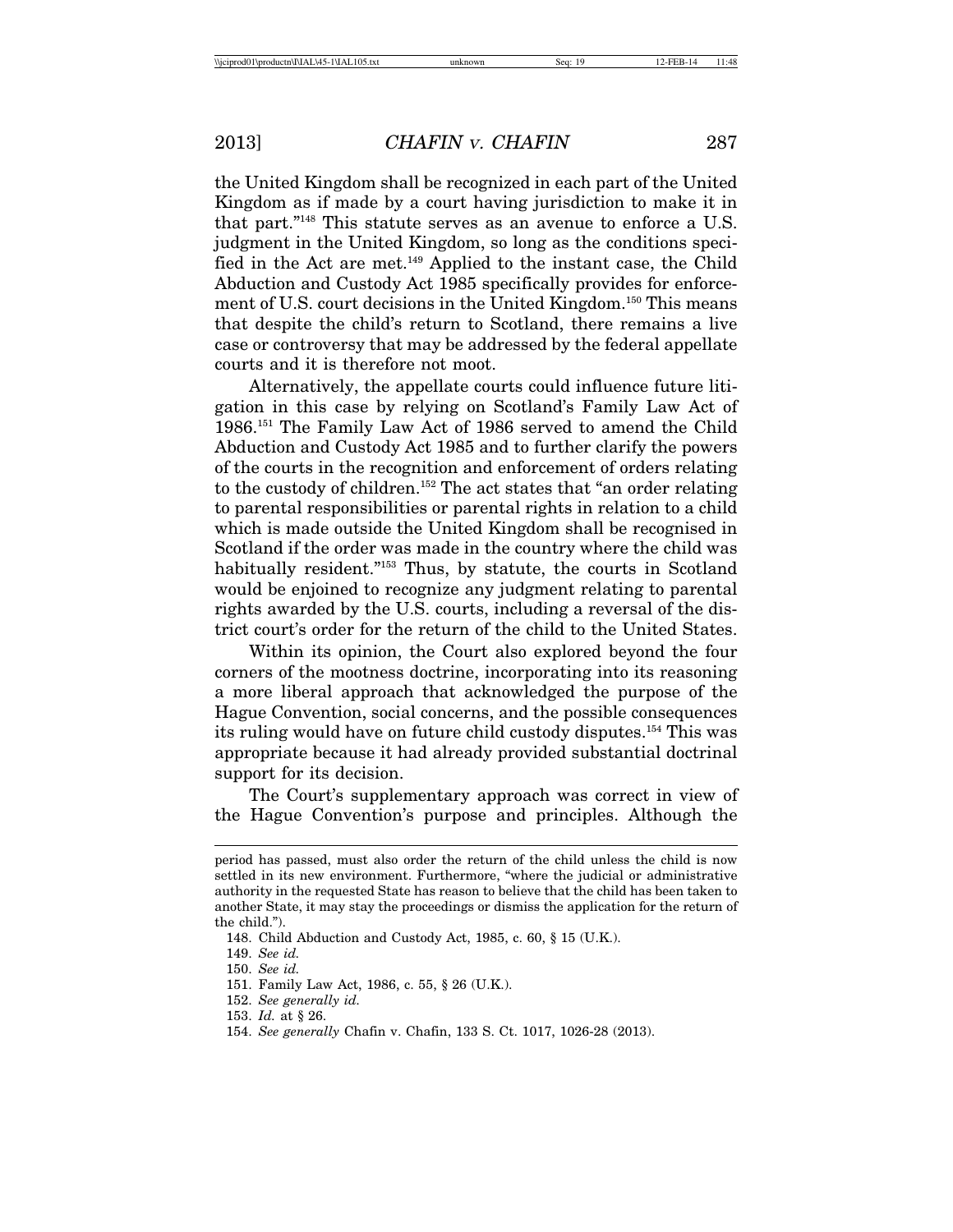treaty does not provide definitive guidelines for appeals of Hague cases, it nevertheless requires its signatory states to ensure a speedy judicial process that secures the prompt return of the child.155 In its decision, the Court aimed to promote the treaty's purpose of securing the timely return of children by defining a framework that could be uniformly applied by the courts to ensure expedited management of Hague cases.<sup>156</sup> Had the Court failed to address this issue, the lower courts would have continued to lack definitive guidance on how to approach Hague appeals. The result would have been overwhelming confusion and disorder, with many courts granting automatic stays as a precautionary measure to prevent the loss of any right to appeal.<sup>157</sup> This blanket application of automatic stays would serve to unduly delay the appellate process, particularly when the appeals had little chances of success. Because delays in the resolution of Hague convention cases would have run counter to the intent of the treaty, the Court was correct to go beyond a strict legal construction of the mootness doctrine in its decision.

## V. THE POSSIBLE IMPLICIT POLICY REASONS BEHIND THE COURT'S DECISION

The Supreme Court is forthright on its goal of furthering the treaty's intent.158 This is evident from the manner in which both the majority and concurring opinions discuss the very purpose of the Hague Convention, as well as the potential social consequences the Court's ruling would have on future child custody disputes.159 But, generally, the Court fails to delve deeper into its logic. Between the lines of the majority and concurrent opinions, however, there are implicit reasons driving the Court.

The Court identifies the child's well-being as a primary concern in its decision, reasoning that the purpose of the Hague Convention is to ensure the safety and welfare of abducted children.<sup>160</sup> The Hague Convention was designed to protect children through procedural safeguards that deter abduction or permit for the swift return of the child so as to prevent any unnecessary trauma or

<sup>155.</sup> *See generally* Hague Convention on Child Abduction, *supra* note 2.

<sup>156.</sup> *See Chafin*, 133 S. Ct. at 1027-28.

<sup>157.</sup> *See id.* at 1027.

<sup>158.</sup> *See generally id.* at 1026-30.

<sup>159.</sup> *See generally id.* at 1026-28.

<sup>160.</sup> *See id.* at 1026-27.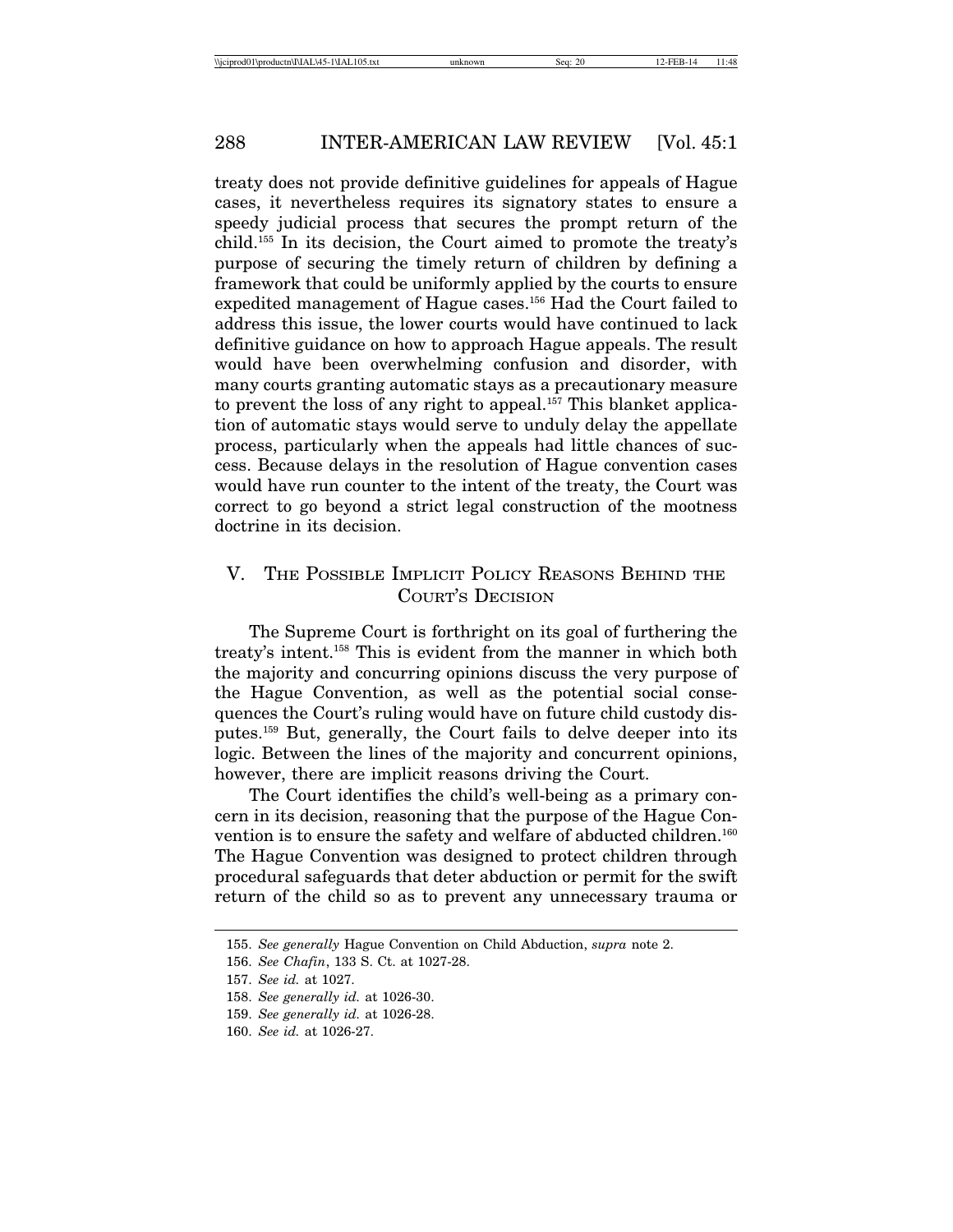frustration.161 The Court explicitly acknowledges that applying the mootness doctrine to Hague Convention cases runs counter to this very goal, as it would foreclose any possibility for a swift resolution on the issues, consequently exposing the abducted child to unnecessary hardships.162 Implicit in the Court's reasoning are the psychological, physical, and emotional difficulties the children would be exposed to if these cases were deemed moot.

The effects an international abduction may have on a child range from the minimal to the more severe. These effects may be short-lived, or extend into long-term or chronic symptoms resulting from their childhood trauma, including depression or anxiety.163 According to one report, "'between 10% and 40% of all snatched American children become severely disturbed.'"164 One adverse effect is the "deprivation of stable relationships and the sense of loss from being suddenly uprooted."165 If appeals are prohibited after the child is removed from the United States, there is a great incentive for parents to flee the country immediately after a favorable decision from a lower court, and before the possibility of appellate review. Because of the short timeframe, the removal is usually conducted abruptly, with severe consequences. When a child is suddenly uprooted from his home he is forced to leave behind his family, friends, and familiar surroundings without being afforded the time to reflect on the ongoing changes. Many times the child is unable to say his good-byes or collect his belongings,166 thereby aggravating the situation. The unfortunate result is a sense of helplessness, of not belonging, and a loss of identity. Moreover, when the child is uprooted he is often forced to live in unfamiliar settings, in countries whose environment, language,

<sup>161.</sup> *See* Hague Convention on Child Abduction, *supra* note 2, at prologue.

<sup>162.</sup> *Chafin*, 133 S. Ct. at 1027.

<sup>163.</sup> Eric Lesh, *Jurisdiction Friction and the Frustration of the Hague Convention: Why International Child Abduction Cases Should Be Heard Exclusively by Federal Courts*, 49 FAM. CT. REV. 170, 171 (2011).

<sup>164.</sup> Caroline LeGette, *International Child Abduction and the Hague Convention: Emerging Practice and Interpretation of the Discretionary Exception*, 25 TEX. INT'L L.J. 287, 290 (1990) (citing Robin Jo Frank, Note, *American and International Responses to International Child Abductions*, 16 N.Y.U. J. INT'L L. & POL. 415, 416 (1984)).

<sup>165.</sup> Melissa S. Wills, *Interpreting the Hague Convention on International Child Abduction: Why American Courts Need to Reconcile the Rights of Non-Custodial Parents, the Best Interests of Abducted Children, and the Underlying Objectives of the Hague Convention*, 25 REV. LITIG. 423, 429 (2006).

<sup>166.</sup> *Litigating International Child Abduction Cases Under the Hague Convention*, NAT'L CTR. FOR MISSING & EXPLOITED CHILDREN, 116 (2012), http://www.missingkids. com/en\_US/HagueLitigationGuide/hague-litigation-guide.pdf.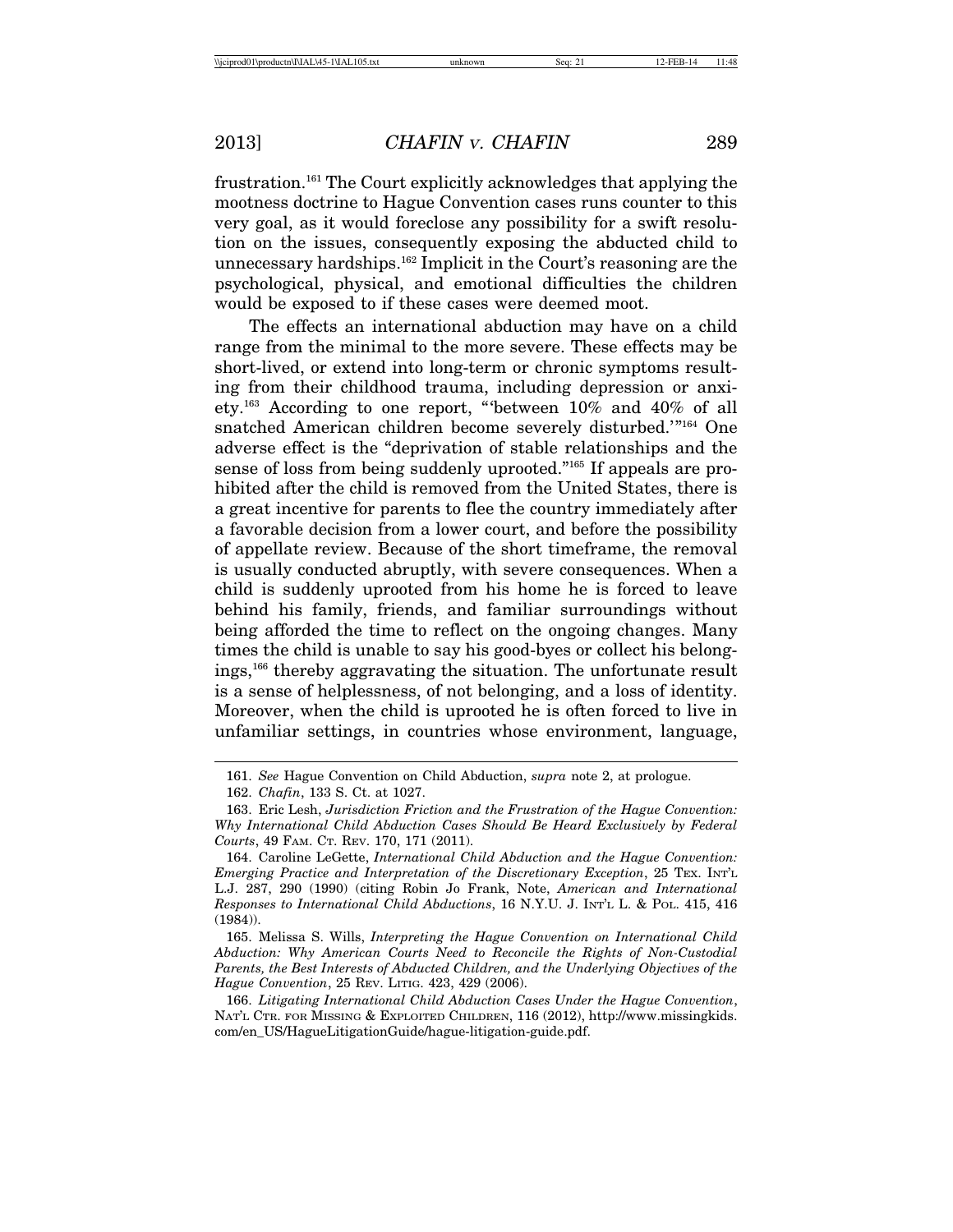customs, and beliefs are completely foreign to him.167 These linguistic and social disconnects may also serve to make the child feel alienated and alone in the foreign country where he now resides.

The child's state of mind and perception of the world and the people around him are also affected in these types of situations. The changes may be the result of influence, intentionally or otherwise, on the child by the abducting parent.<sup>168</sup> In many instances the relationship between the fleeing parent and the U.S. parent is contentious as a result of custody and divorce disputes. In those situations it is not unheard of for the fleeing parent to speak negatively about the other parent.<sup>169</sup> And even if that is not the case, the fact that these disputes are ongoing tends to be influential in formulating the child's perceptions, and may cause psychological problems and behavioral maladjustments in children.170 The child may come to resent the parents, $171$  or believe that the U.S. parent abandoned or does not love him.172 With time, the child's connection to his home and U.S. parent may suffer, as time creates a distance that slowly breaks those bonds apart.<sup>173</sup> This means that if too much time lapses between removal and justice in foreign courts the child may never return to normalcy. Overall, the catastrophic effects sudden removal from the United States may have on the child's social, psychological, and emotional development support the Court's decision to allow appellate review where the child's habitual residence is in dispute.

Also implicit in the Court's opinion are the social and policy concerns that would arise from giving the fleeing parent unilateral power to control future resolution of the case. The Court comments that "a mootness holding here might . . . encourage flight in future Hague Convention cases, as prevailing parents try to flee the jurisdiction to moot the case."174 The ability to moot an appeal by departure from the United States grants the fleeing parent the

<sup>167.</sup> Wills, *supra* note 165, at 429.

<sup>168.</sup> *Litigating International Child Abduction Cases Under the Hague Convention*, *supra* note 166, at 116.

<sup>169.</sup> Wills, *supra* note 165, at 429.

<sup>170.</sup> *Id.*

<sup>171.</sup> *Id.*

<sup>172.</sup> *Litigating International Child Abduction Cases Under the Hague Convention*, *supra* note 166, at 116.

<sup>173.</sup> Brief for the National Center for Missing Children and Exploited Children as Amicus Curiae in Support of Reversal at 22, Chafin v. Chafin, 133 S. Ct. 638 (2012)  $(N_0$  11-1347).

<sup>174.</sup> Chafin v. Chafin, 133 S. Ct. 1017, 1027 (2013).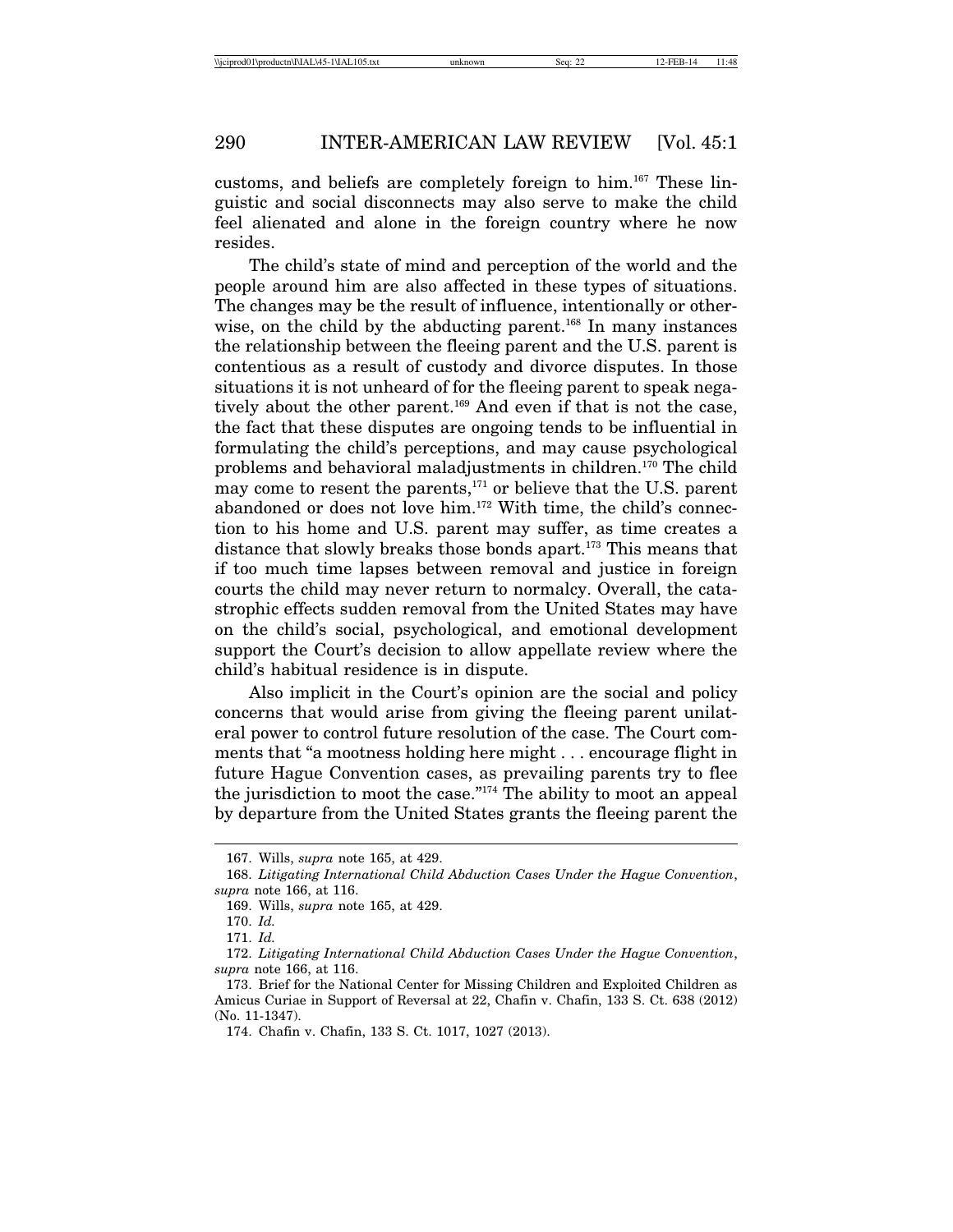power to curtail review of the lower court's decision and the possibility of reversal of the judgment. The U.S. parent, however, is given no such strategic power over the course of the case and any and all future litigation is left to the foreign courts, which is problematic.

First, relocation of the case to a foreign court may be significantly, and unjustly, advantageous for the fleeing parent. Once the parent has fled the United States with the child following a district court's return order, any petition for the return of the child to the United States would need to be conducted in the foreign court where the child now resides. Unfortunately, the U.S. parent often times experiences problems obtaining return remedies abroad.175

Difficulty with enforcement abroad arises in many different forms,176 but in all instances the U.S. parent will feel lost and helpless in a labyrinth of legal battles where he will be unlikely be able to prevail. Most importantly, deference to foreign courts unfairly inhibits U.S. parents who are financially unable to pursue legal remedies abroad. The costs of litigating abroad can be very high on account of the complexity and time that is necessary for the resolution of abduction cases.177 These high costs inhibit U.S. parents who do not have the economic means to pursue complex litigation in defending their parental rights.

The cost of foreign litigation goes far beyond travel expenses.178 The first part of foreign litigation is locating the child.179 The State Department collaborates with various agencies, including Non-governmental organizations (NGOs) and the International Criminal Police Organization (INTERPOL) to locate the abducted child.180 Nevertheless, strict reliance on this information can stall the investigation and be damaging to the U.S. parent's case. The Hague Commission has identified two problems in the location of abducted children: the inability of state authorities to locate the missing children and a lack of adequate legal aid for the U.S. parents once the child has been located.<sup>181</sup> Even if the child is located, information regarding the potential whereabouts of the

<sup>175.</sup> *See generally Report on Compliance with the Hague Convention*, *supra* note 7.

<sup>176.</sup> *See generally id.*

<sup>177.</sup> *See generally Litigating International Child Abduction Cases Under the Hague Convention*, *supra* note 166, at 91-105.

<sup>178.</sup> *Id.* at 101-103.

<sup>179.</sup> *Id.* at 92-93.

<sup>180.</sup> *Id.* at 92.

<sup>181.</sup> LeGette, *supra* note 164*,* at 288.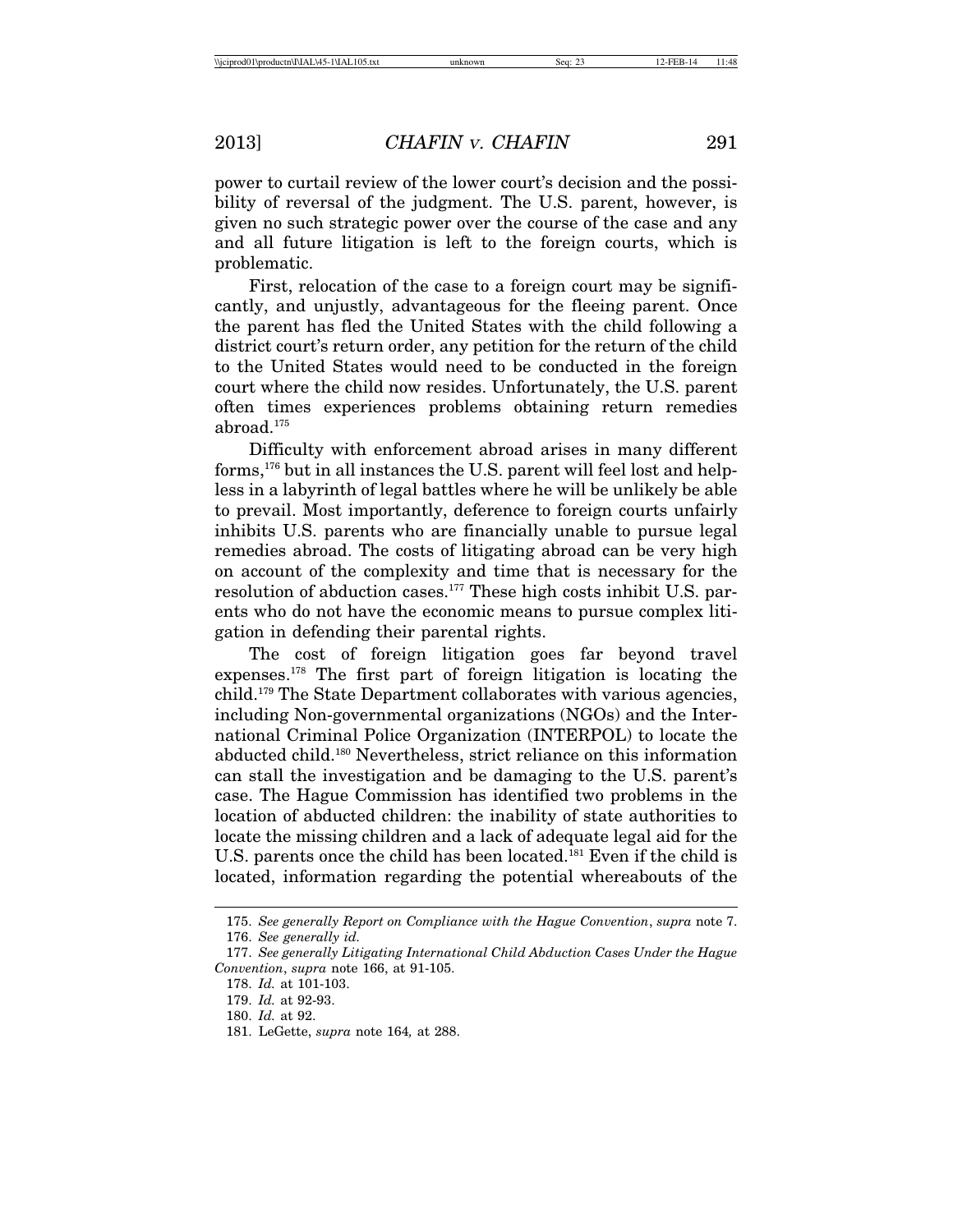child may become stale between the time location occurs and the time information is communicated to the U.S. parent.<sup>182</sup> For these reasons, the U.S. parent will need to rely on private investigators to locate the child quickly. In addition, the U.S. parent will need to incur expenses related to attorney representation in the foreign country, any translator costs if the U.S. parent is not fluent in the language of the foreign country, and court fees.<sup>183</sup>

Even if the U.S. parent is able to proceed with this costly litigation, he might find himself trapped in a legal battle with a foreign court that is sympathetic to its nationals.184 In these instances legal remedies available to the U.S. parent will be scarce or nonexistent.<sup>185</sup> Often times the foreign court will support the fleeing parent by deference to cultural values. In the Middle East, for example, a father may obtain custody more readily over a U.S. mother on account of religious and cultural beliefs in the superiority of men.<sup>186</sup>

Even if the U.S. parent does succeed in obtaining a return order for the child to the United States, the road for actual return may be long and ultimately disappointing. The return of the child is predicated on compliance between member states and while some signatory states, such as England, Australia, and New Zealand, maintain a good reputation for enforcement and return of children under the Hague Convention, $187$  a significant number of states, such as Brazil, Chile, Mexico, and Venezuela,<sup>188</sup> "either ignore the procedures or demonstrate patterns of non-compliance with the procedures."<sup>189</sup> In fact, non-compliance by contracting states has become increasingly problematic.190 The U.S. Department of State's most recent annual compliance report indicates that a significant number of member states voluntarily choose not to comply with the Convention, either by denying Convention

188. *Id.*

<sup>182.</sup> *See generally Litigating International Child Abduction Cases Under the Hague Convention, supra* note 166, at 92.

<sup>183.</sup> *See generally id.* at 93-96.

<sup>184.</sup> Susan L. Barone, *International Parental Child Abduction: A Global Dilemma with Limited Relief-Can Something More Be Done?*, 8 N.Y. INT'L L. REV. 95, 113 (1995).

<sup>185.</sup> *Id.* at 97.

<sup>186.</sup> *Id.*

<sup>187.</sup> Rita Wasserstein Warner, *International Child Custody and Abduction Under the Hague Convention*, 23 INT'L L. PRACTICUM 50, 53 (2010).

<sup>189.</sup> Amanda Michelle Waide, *To Comply or Not to Comply? Brazil's Relationship with the Hague Convention on the Civil Aspects of International Child Abduction*, 39 GA. J. INT'L & COMP. L. 271, 279 (2010).

<sup>190.</sup> *See generally Report on Compliance with the Hague Convention*, *supra* note 7.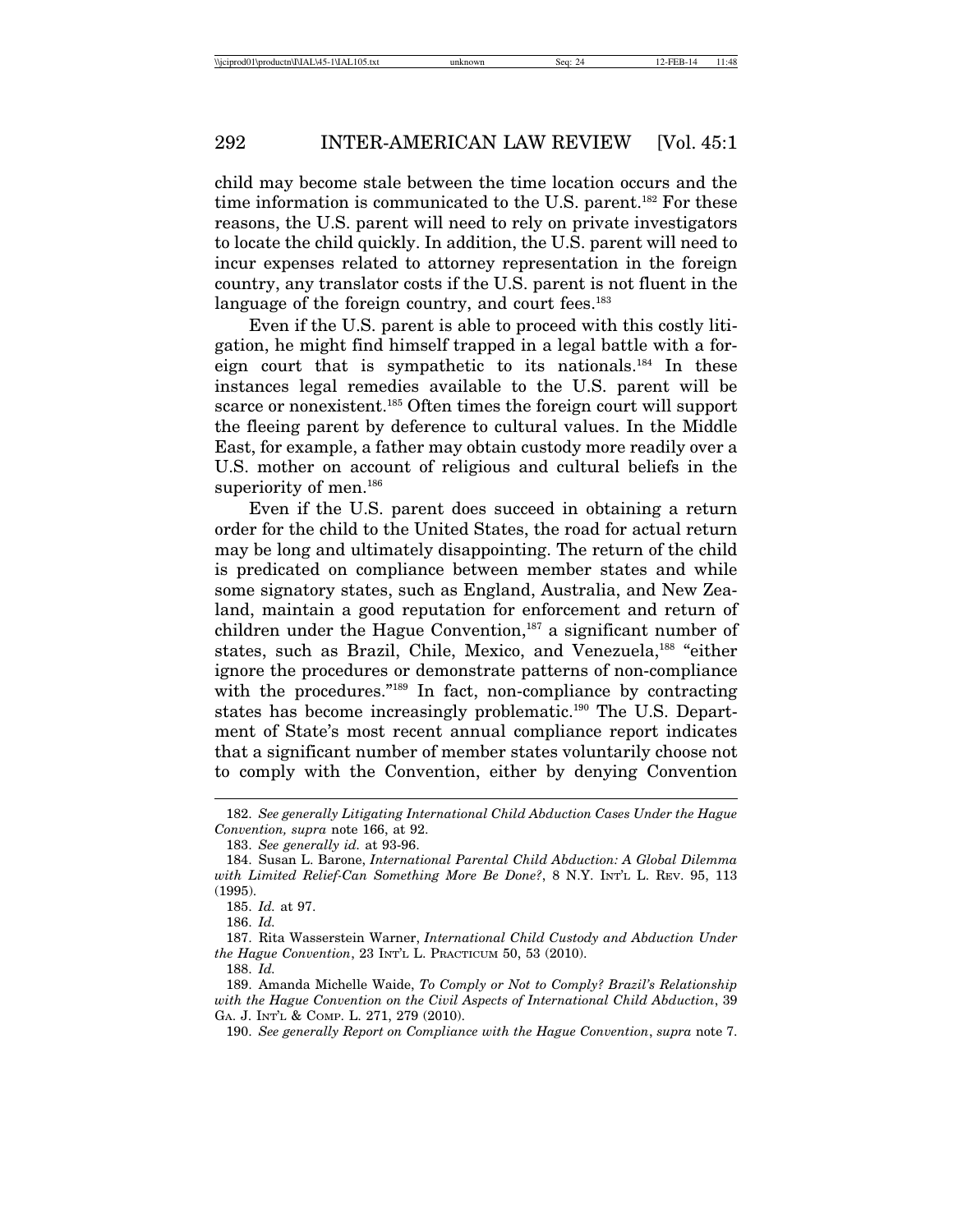return applications, holding that domestic laws relating to child custody disputes supersede the Convention, or by judicial noncompliance.191

Several factors contribute to a state's non-compliance.<sup>192</sup> In some states, policy and political reasons inhibit return enforcement, while other countries will refuse to extradite its own citizens.193 In other states—such as Brazil, Chile, Venezuela, and Ecuador—non-compliance is a result of incorrectly treating Hague Convention cases as custody determinations.194 In Brazil, for example, the courts tend to reason that abducted children "have become 'adapted to the Brazilian culture' and should remain in the country."195 This line of reasoning is incorrect because it goes to the merits of the custody dispute, not the true purpose of the Convention, which mandates that custody determinations must not be determined during Hague Convention proceedings.<sup>196</sup>

## VI. WHAT PURPOSE WILL APPELLATE REVIEW HAVE IN CHAFIN?

The question that remains is, even if the court permits appellate review pursuant to a child's departure from the United States, what effects would it have on the general disputes of *Chafin*? Mr. Chafin sought reversal of the District Court's ruling that the child's habitual residence is Scotland.197 Thus, on review, the federal appellate court would be deciding whether the child's habitual residence is Alabama or Scotland. The problem is that although the Hague Convention demands the return of children to their habitual residence, it fails to define the term and instead leaves such determination strictly to the discretion of the court.<sup>198</sup> As a consequence, the federal circuit courts are divided on what

195. Waide, *supra* note 189, at 279.

196. *Id*.

197. Chafin v. Chafin, 133 S. Ct. 1017, 1023 (2013).

<sup>191.</sup> *See generally id.*

<sup>192.</sup> *See generally id.* at 3-6.

<sup>193.</sup> Jeanine Lewis, *Hague Convention on the Civil Aspects of International Child Abduction: When Domestic Violence and Child Abuse Impact the Goal of Comity*, 13 TRANSNAT'L LAW. 391, 422 (2000).

<sup>194.</sup> Timothy L. Arcaro, *Creating A Legal Society in the Western Hemisphere to Support the Hague Convention on Civil Aspects of International Child Abduction,* 40 U. MIAMI INTER-AM. L. REV. 109, 122-24 (2008); *see also* Waide, *supra* note 189, at 279.

<sup>198.</sup> Tai Vivatvaraphol, *Back to Basics: Determining A Child's Habitual Residence in International Child Abduction Cases Under the Hague Convention*, 77 FORDHAM L. REV. 3325, 3325 (2009).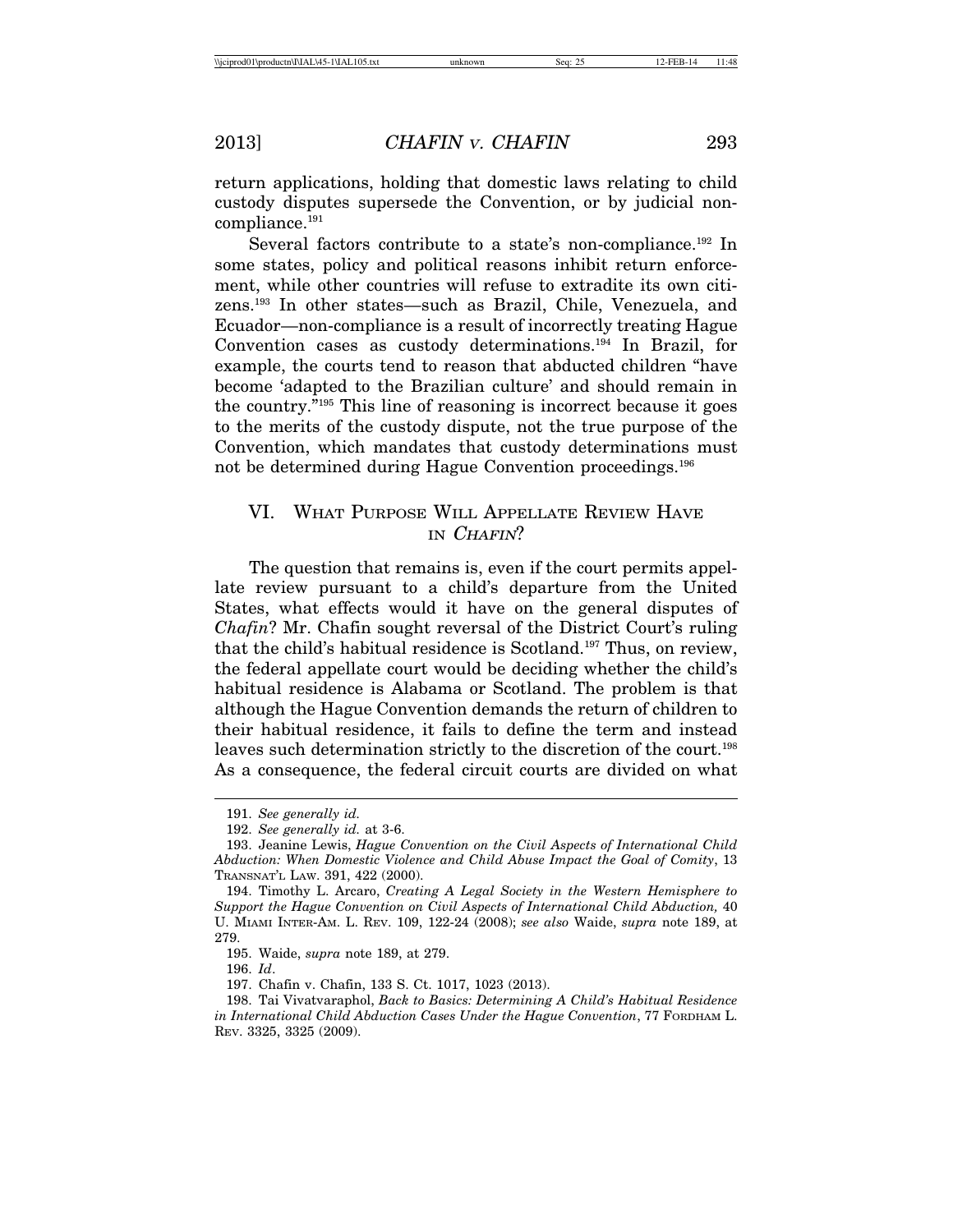characterizes a country as a habitual residence, with some emphasizing "the parents' last shared subjective intentions" and others focusing "on objective indicators of a child's acclimatization."199

The Eleventh Circuit, the federal appellate court that would hear *Chafin* on review, adheres to consideration of shared parental intent.<sup>200</sup> In *Ruiz v. Tenoria*,<sup>201</sup> the Eleventh Circuit determined habitual residence based on the parents shared intentions and the objective facts of the case.202 In *Ruiz*, the parents of the children had birthed and raised the children in Minnesota, but subsequently moved to Mexico so the father could work for his family's business.203 Three years after their move, marital problems developed and the mother moved to Florida with the children, without any intention to move back to Mexico.<sup>204</sup> The father filed a petition for the return of the children to Mexico pursuant to the Hague Convention.205 The Eleventh Circuit found that the parents had failed to show a shared intention to abandon the United States as the children's habitual residence.<sup>206</sup> The court additionally considered the objective facts of the case reasoning that a shared intention to abandon the previous habitual residence was not dispositive.207 Although the court found that the children had become acclimatized to the Mexican culture during their threeyear stay, the court found that the move to Mexico was conditional and the children's habitual residence never ceased being the United States.208

Taking *Ruiz* as precedent, the court in *Chafin* would determine the child's habitual residence to be the United States. The facts demonstrate that the parents had a shared intention to make Alabama the child's habitual residence. Mr. and Ms. Chafin had their child in Germany in 2007, one year after they were married.209 Later that year, Ms. Chafin moved to Scotland, her home country, with the child while Mr. Chafin was deployed to Afghani-

<sup>199.</sup> *Id*.

<sup>200.</sup> *Id.* at 3328.

<sup>201. 392</sup> F.3d 1247 (11th Cir. 2004).

<sup>202.</sup> Vivatvaraphol, *supra* note 198, at 3351.

<sup>203.</sup> *Id.* at 3350.

<sup>204.</sup> *Id.*

<sup>205.</sup> *Id.*

<sup>206.</sup> *Id.* at 3351.

<sup>207.</sup> *Id.*

<sup>208.</sup> Vivatvaraphol, *supra* note 198, at 3351.

<sup>209.</sup> Petition for Writ of Certiorari at 3, Chafin v. Chafin, 133 S. Ct. 638 (2012) (No. 11-1347).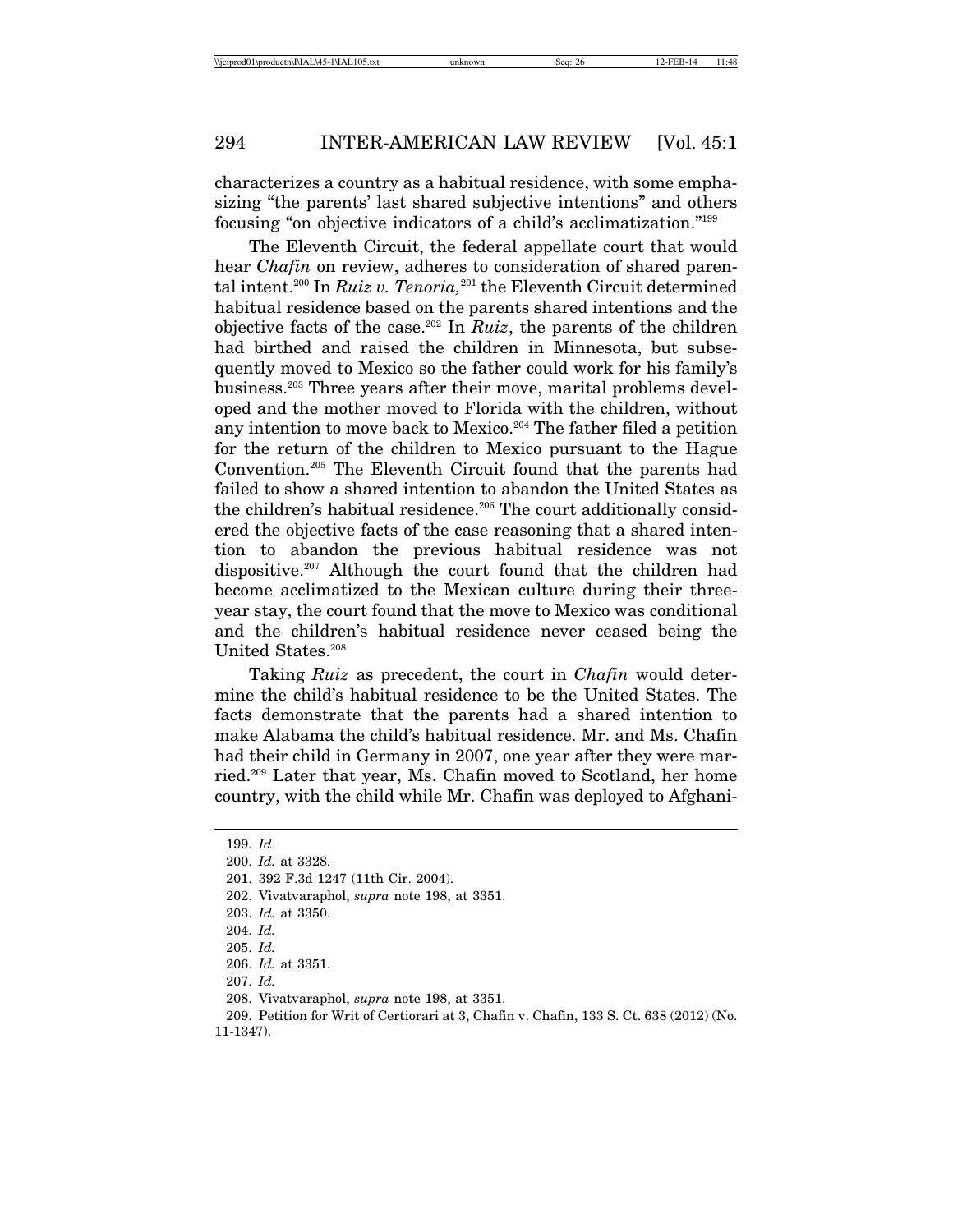stan for fifteen months.210 When Mr. Chafin returned to Germany in 2008, the parties decided to remain separated, with Ms. Chafin and the child continuing to reside in Scotland.211 Mr. Chafin was subsequently transferred to Alabama in 2009.<sup>212</sup> That is when Ms. Chafin relocated with the child to Alabama, where she and Mr. Chafin decided to resume cohabitation.<sup>213</sup>

While in Alabama the parties lived together as husband and wife, despite having filed for divorce in May 2010.<sup>214</sup> Mr. and Ms. Chafin attended parties, went on vacation, and raised their child together.215 During this time in Alabama, Ms. Chafin retained her own passport, and had access to the child's, and was free to leave to Scotland at any time,<sup>216</sup> although that was not the intention. Despite the ongoing divorce proceedings, Ms. Chafin made the United States her and the child's home.<sup>217</sup> Ms. Chafin remodeled the family home, and the child was enrolled in school.218 In fact, Ms. Chafin had previously admitted in a divorce proceeding that she never mentioned to anyone that her intention was to live in the United States conditionally; instead, anyone who testified claimed she expressed her intentions to make the United States her permanent residence.<sup>219</sup> Ms. Chafin even began her application with the U.S. government to obtain her permanent residency.220 It was not until Ms. Chafin faced deportation that she claimed Scotland was the child's habitual residence.<sup>221</sup>

The facts of this case demonstrate that both parties intended for the United States to be the child's habitual residence. In the approximately two years that the child lived in the United States, there was never any indication that the child was to return to Scotland or that living in Alabama would be conditional. Both parties took steps to make Alabama the child's home and to permit her to acclimatize to living in the United States. In light of the

220. *Id.*

<sup>210.</sup> *Id.*

<sup>211.</sup> *Id.*

<sup>212.</sup> *Id.* at 4.

<sup>213.</sup> *Id.*

<sup>214.</sup> *Id*.

<sup>215.</sup> Petition for Writ of Certiorari at 4, Chafin v. Chafin, 133 S. Ct. 638 (2012) (No. 11-1347).

<sup>216.</sup> *Id.* at 5.

<sup>217.</sup> *Id.*

<sup>218.</sup> *Id.*

<sup>219.</sup> *Id.*

<sup>221.</sup> Petition for Writ of Certiorari at 6, Chafin v. Chafin, 133 S. Ct. 638 (2012) (No. 11-1347).